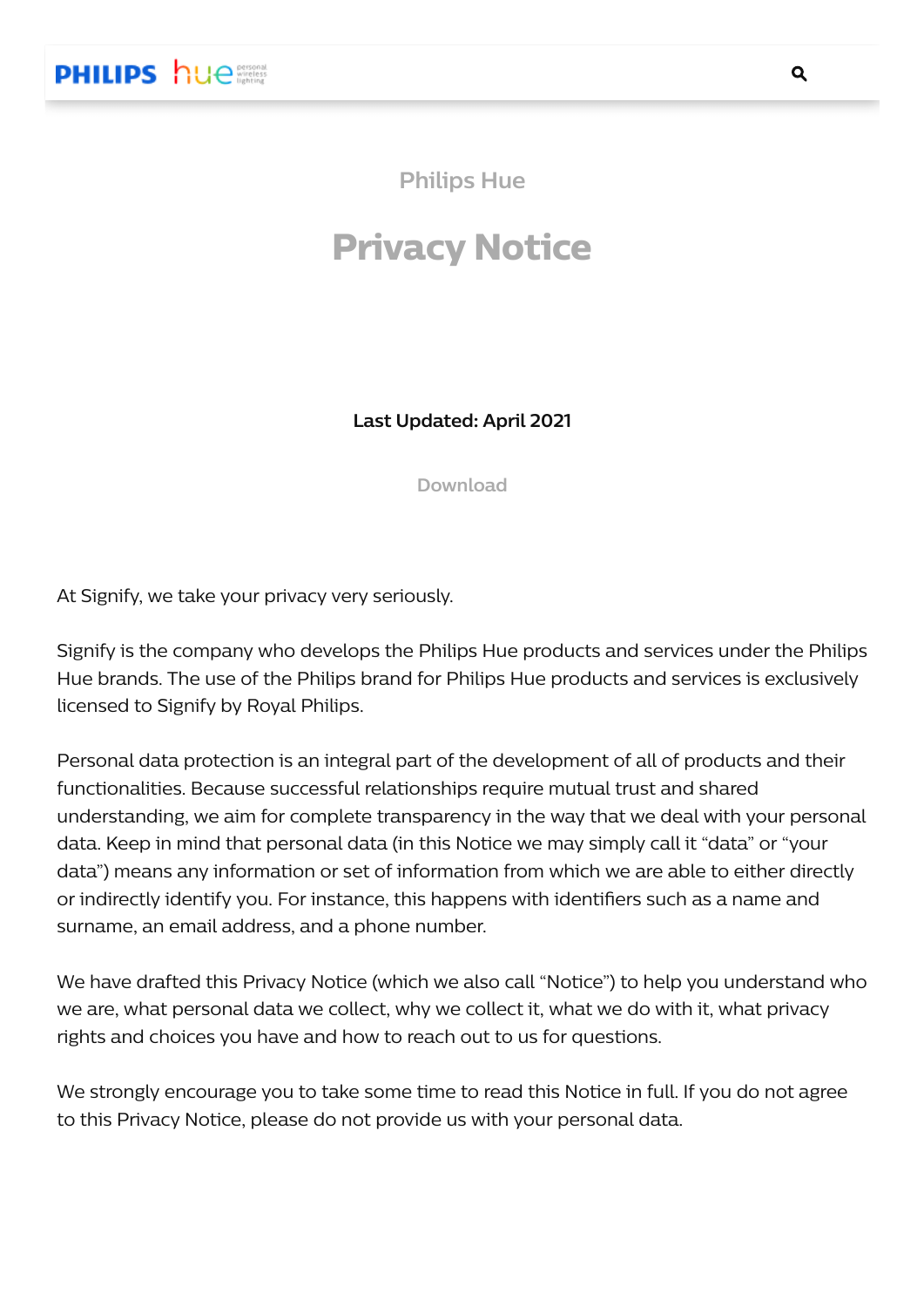

This privacy notice covers our **Philips Hue system, our ecosystem informs you on what personal data we collect** when you interact with us. For example, this occurs when you give data to us, when registering an account, or purchasing a product directly through our web shop. Find out what data sources we use, for which purpose and what type of personal data is processed.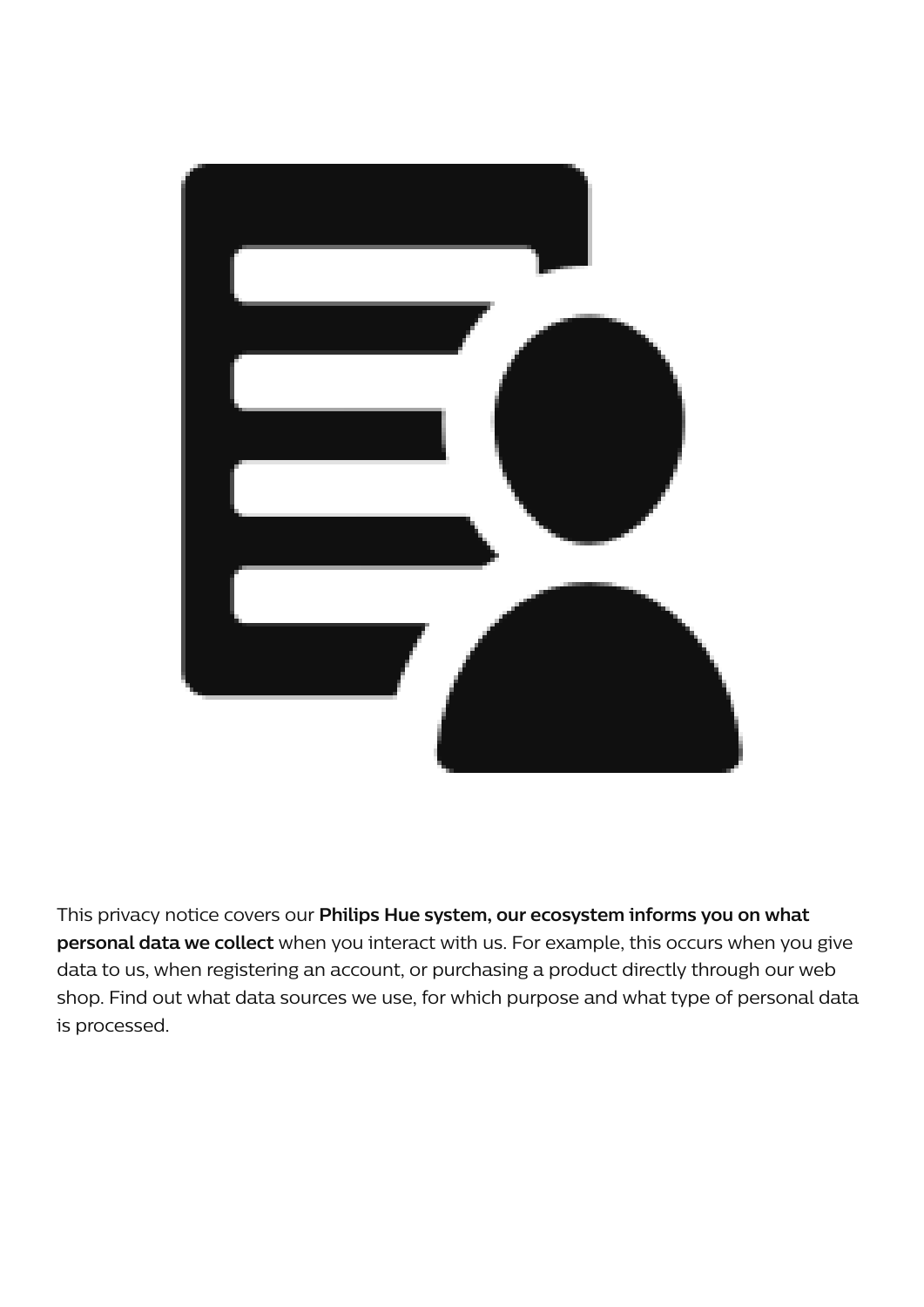

We use **cookies** and other tracking technologies. More details on when and how we use them and how you can control your preferences, you can read in our **[Cookie](https://www.author.signify.com/content/hue/hk/en/support/legal/cookie-notice.html) Notice** or find out below.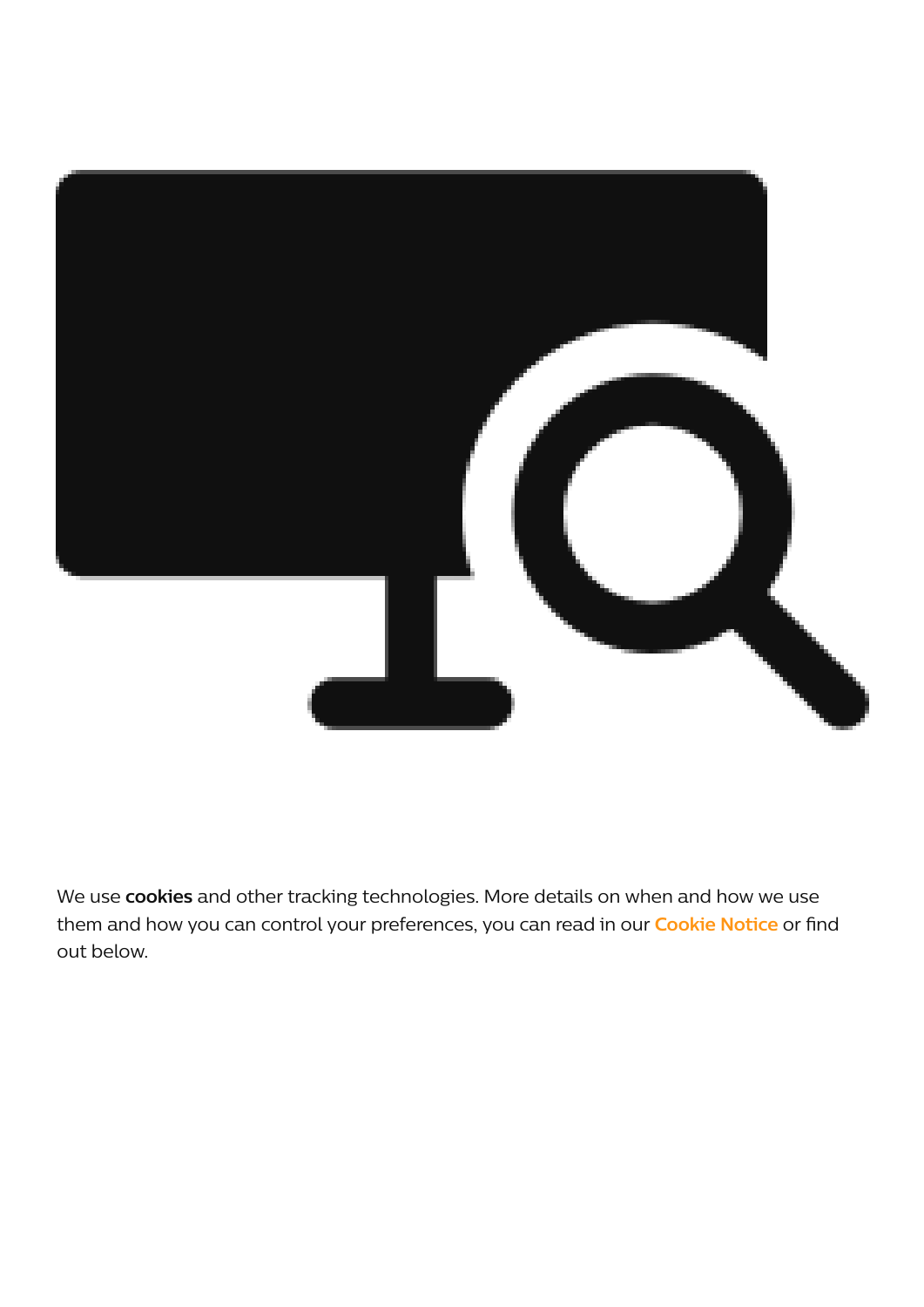

Our service, websites and mobile applications are designed and intended for use by adults. Find out which **legal basis for processing your data** we may use and how we protect children.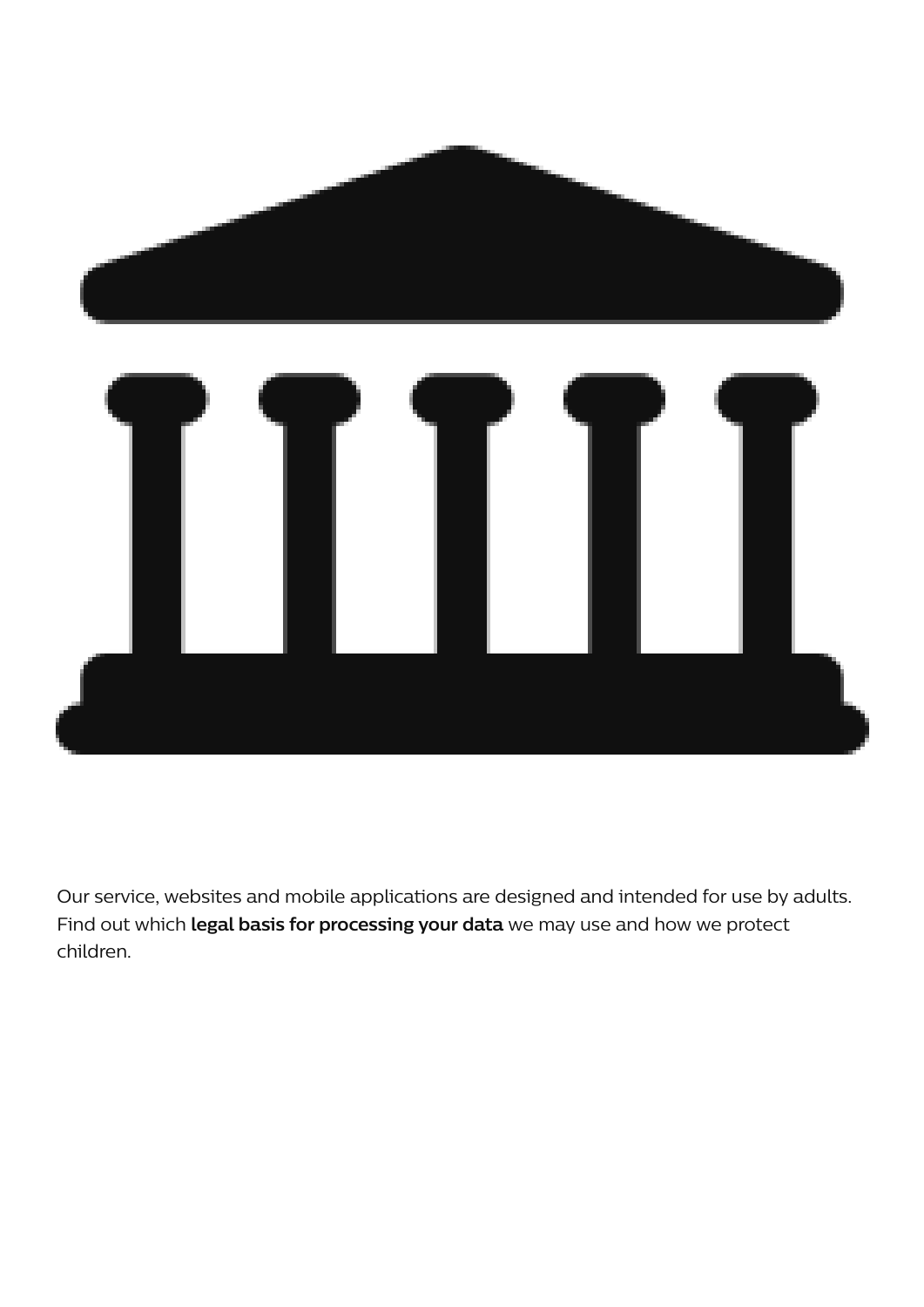

**What are your responsibilities?** We encourage you to take control of your personal data and find out what choices you have at your disposal. For questions regarding this notice as well as other questions related to your personal data or privacy rights, please **[contact](https://www.author.signify.com/content/signify/en_AA/privacy/privacy-request.html) us**.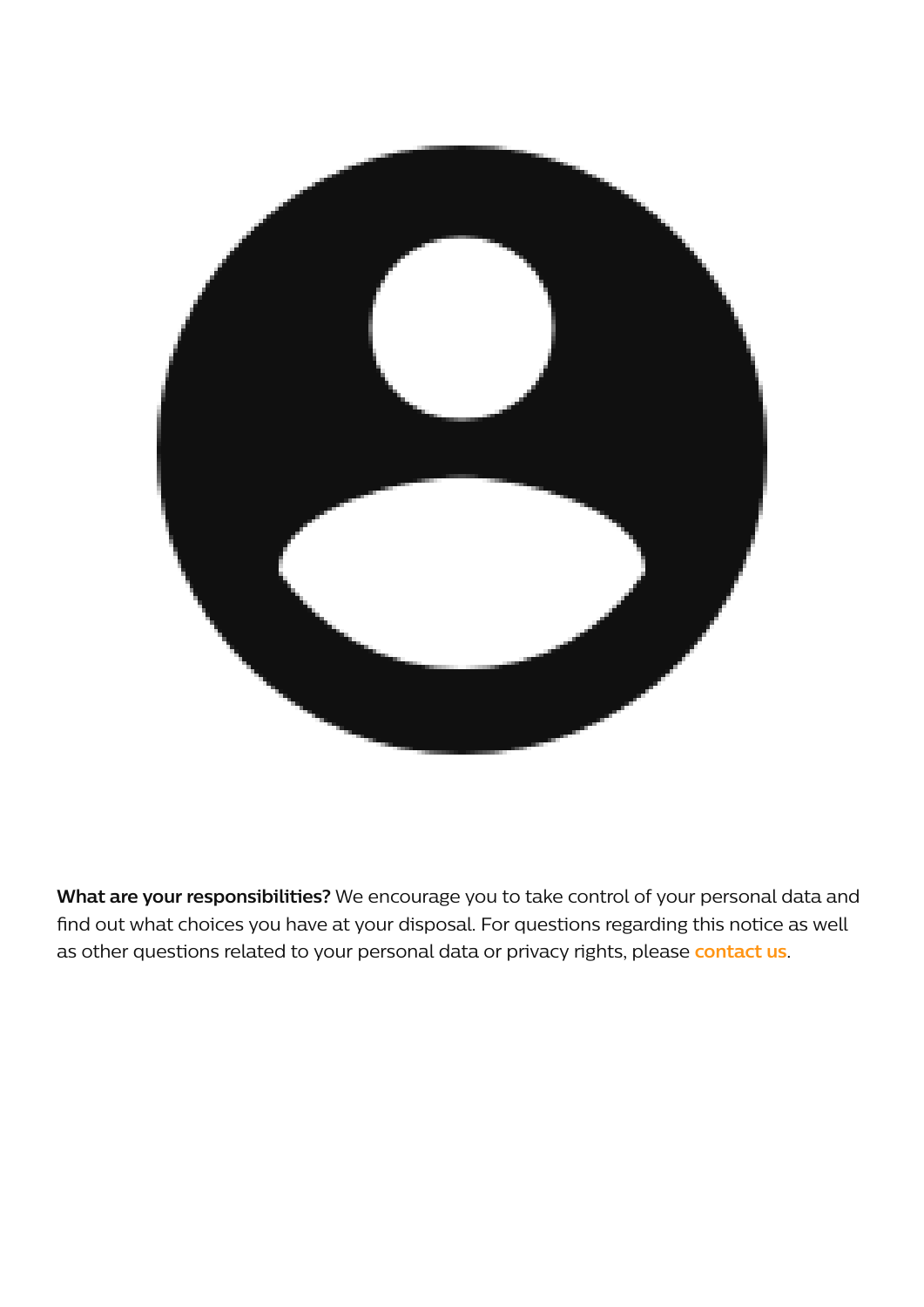We may use your personal data **to provide you with the best experience possible**, from the moment you explore using a Philips Hue product, by improving our products based upon your feedback, providing consumer support and personalized marketing. Find out how we use your personal data.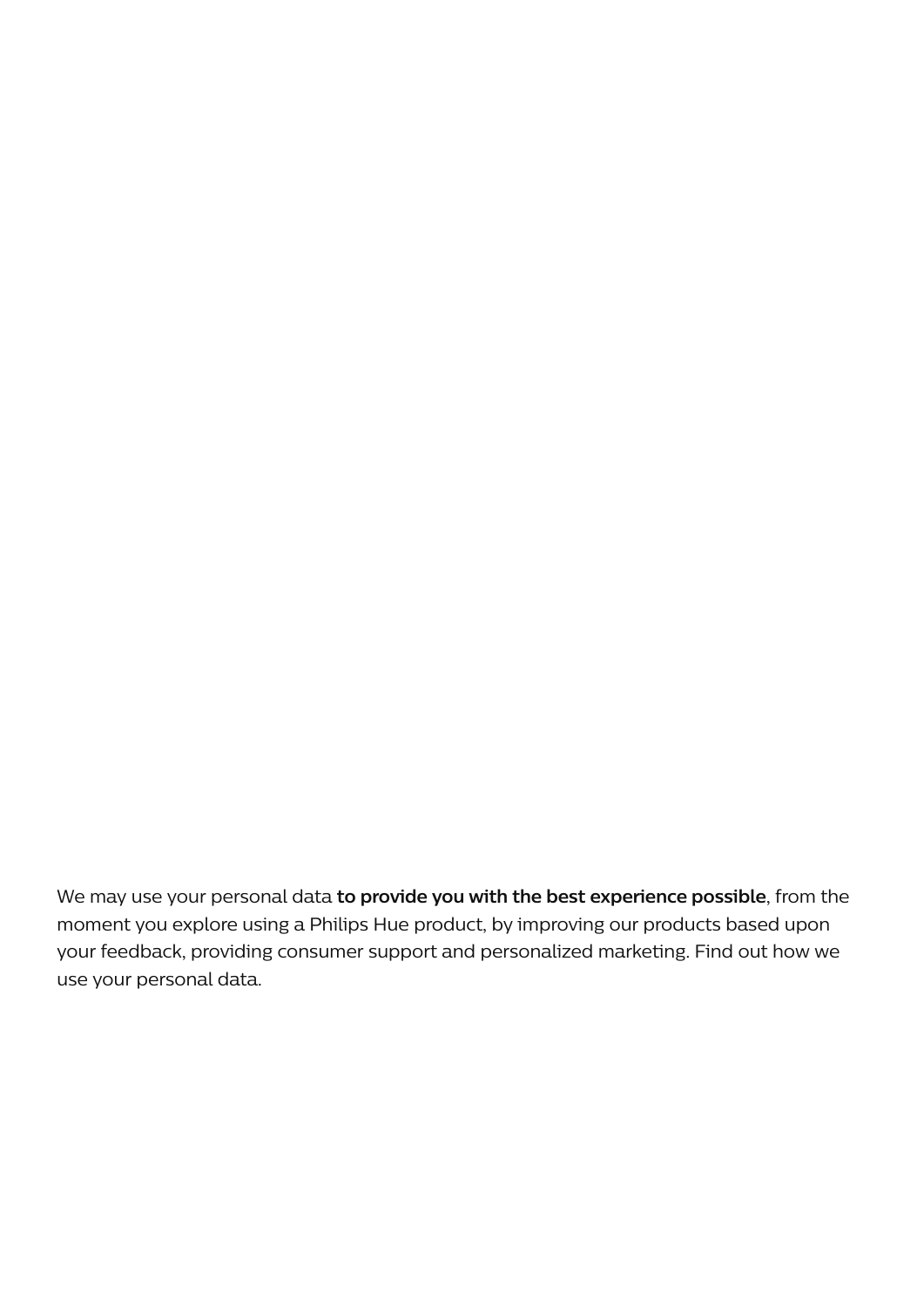How long do **we keep your personal data**? Find out how long we keep your data and what criteria we use to determine the retention periods.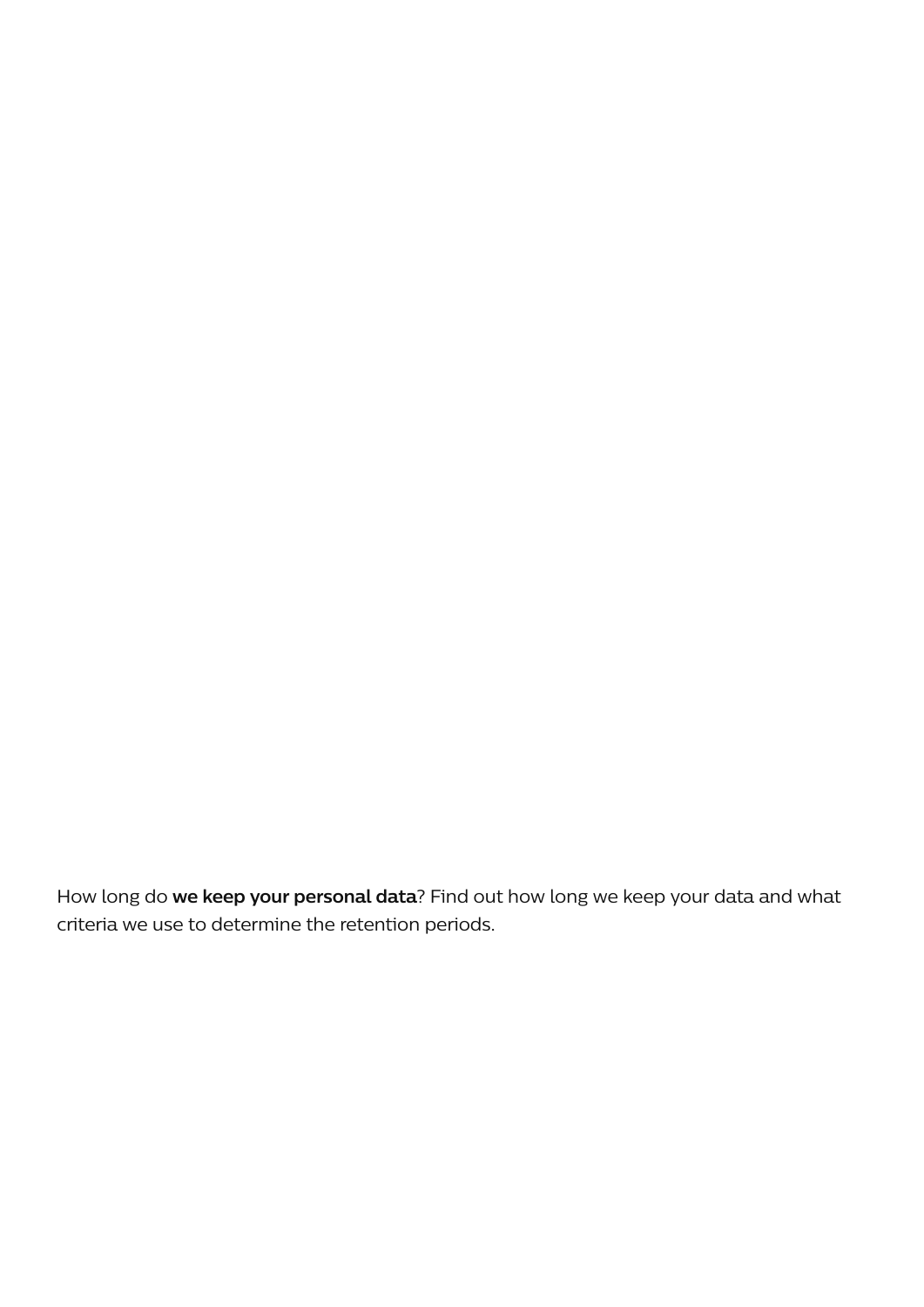How do **we secure your personal data**? Find out what measures we take in order to ensure your data is secure.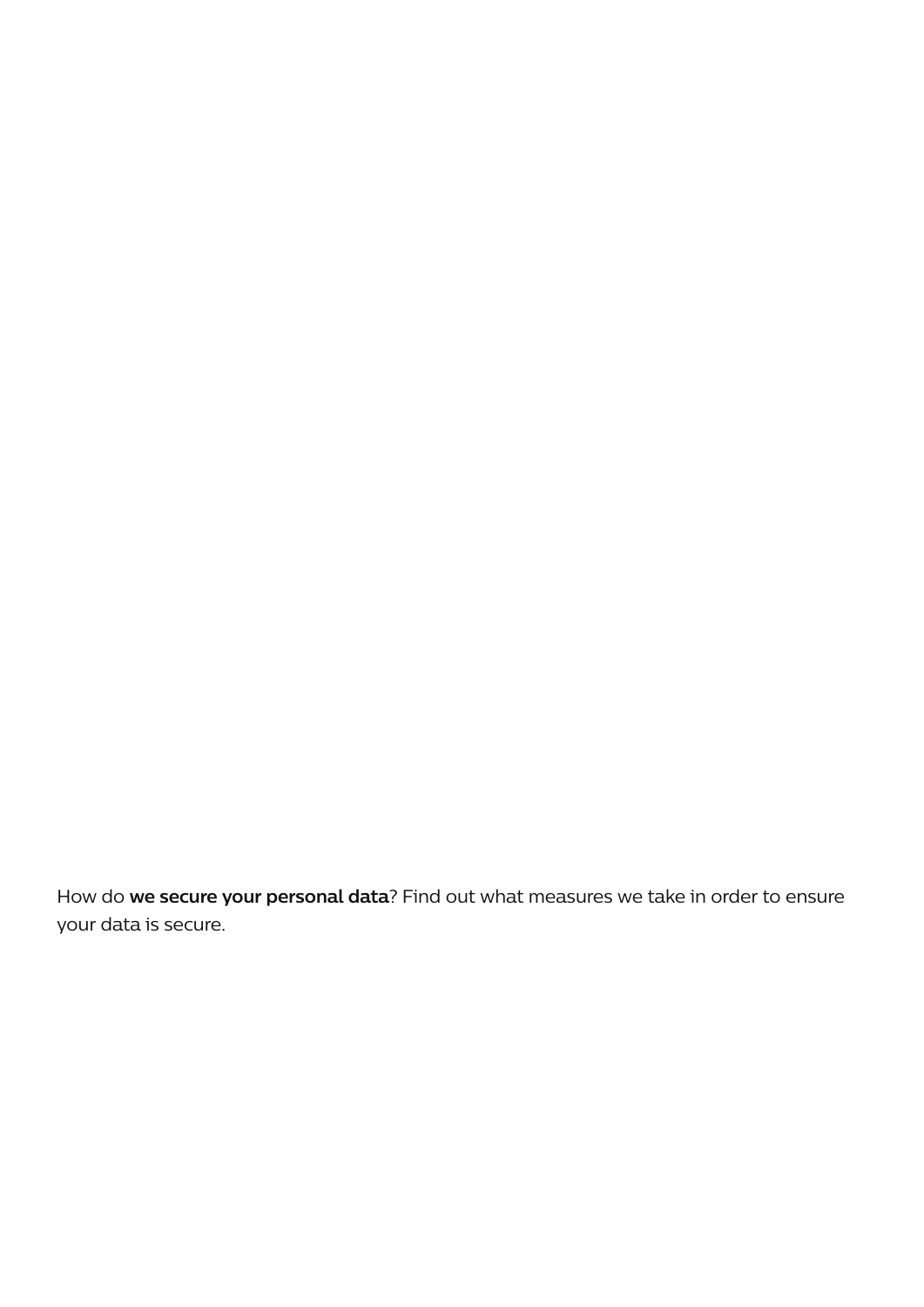**We do not sell or rent your personal data.** We share your personal data only in certain circumstances. Find out more.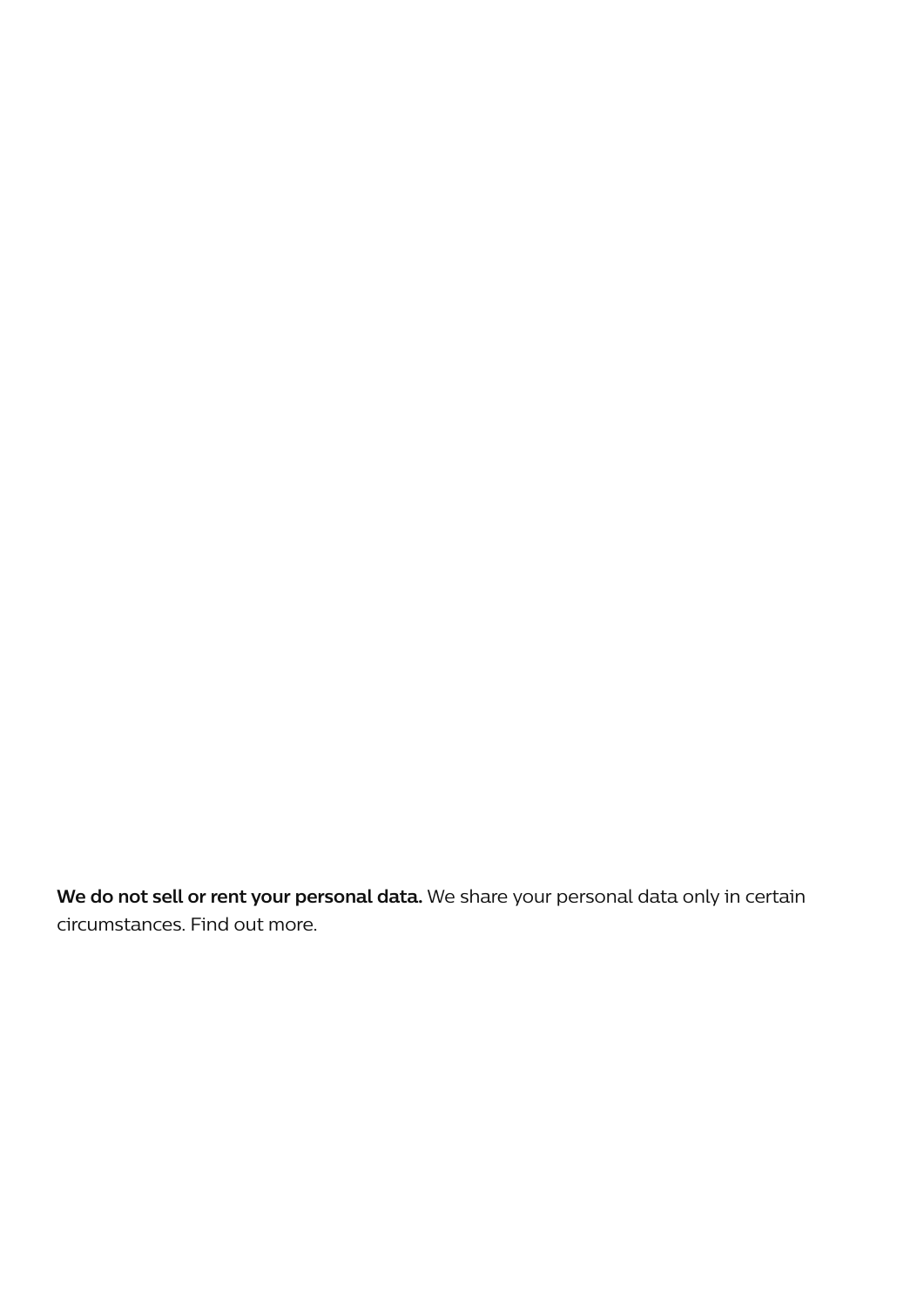When we transfer your personal data **abroad**, we protect your data with a variety of technical, organizational and legal measures. Click here to found out more.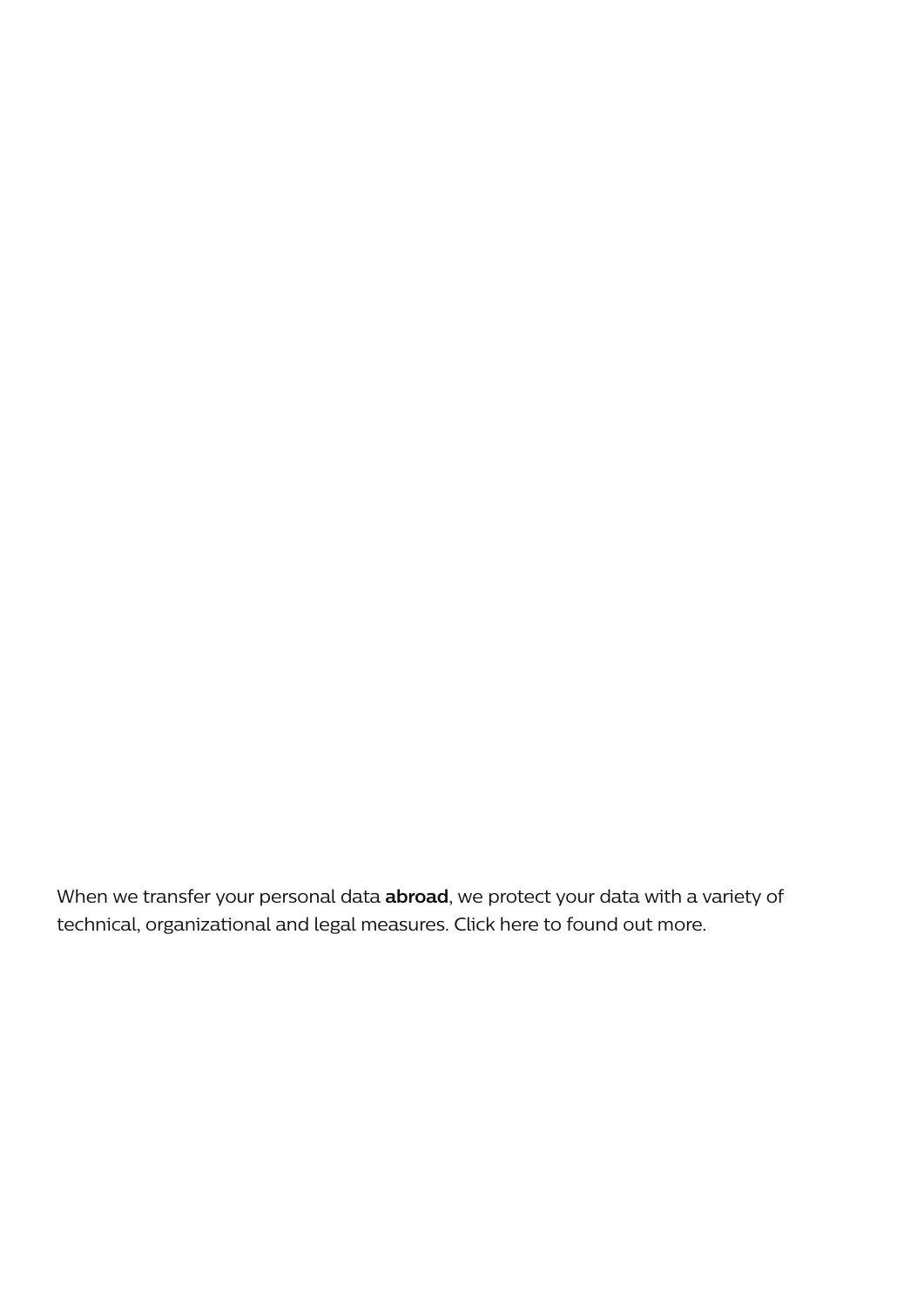Find out **who we are** and who we mean with 'we'.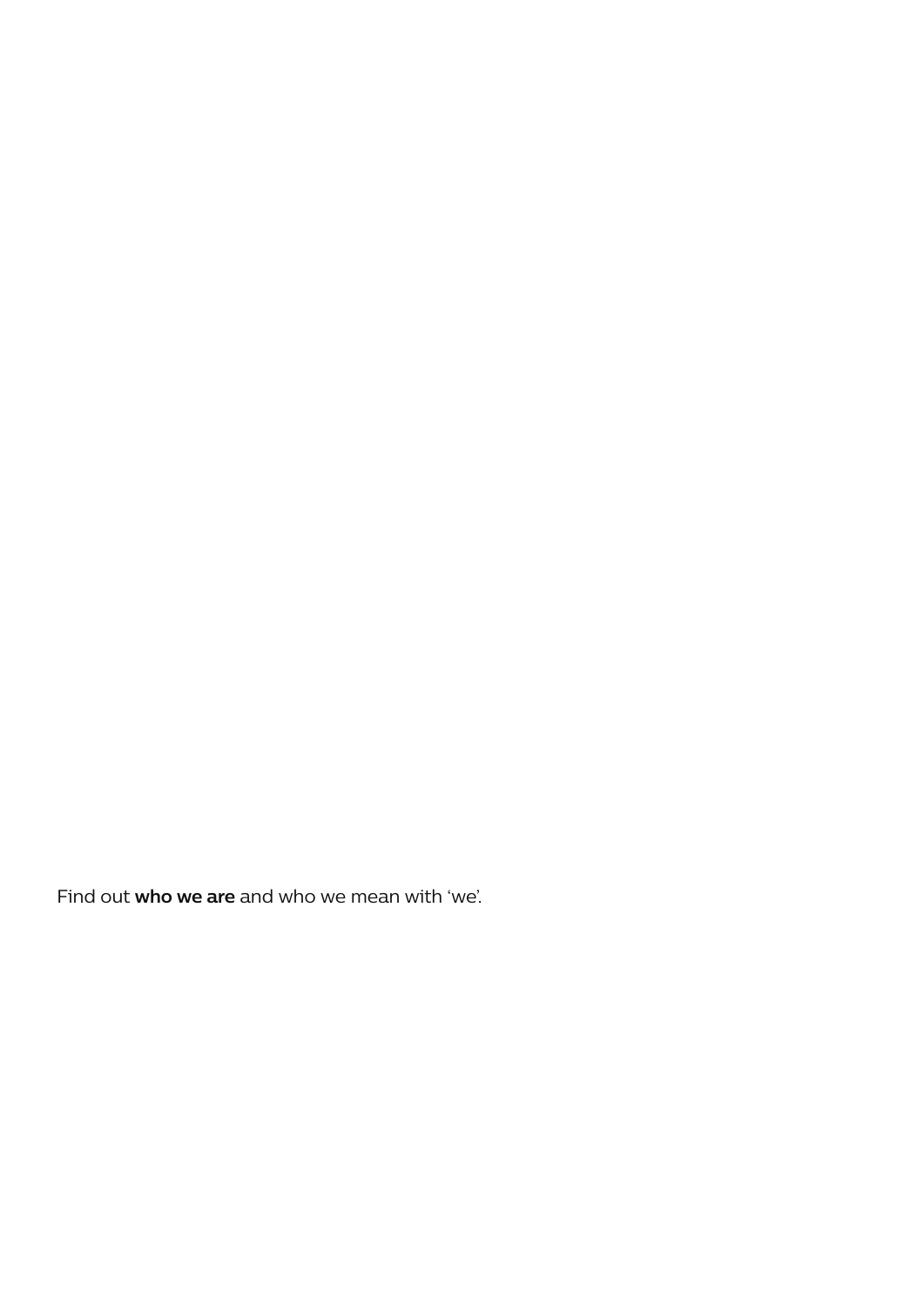We update this Privacy Notice when necessary to reflect changes in our products or their functionality. If changes are significant or have consequences for your rights under this Privacy Notice, we will provide you with more information and maintain prior versions for your reference. Previous versions of our Privacy Notice can be found in the archive.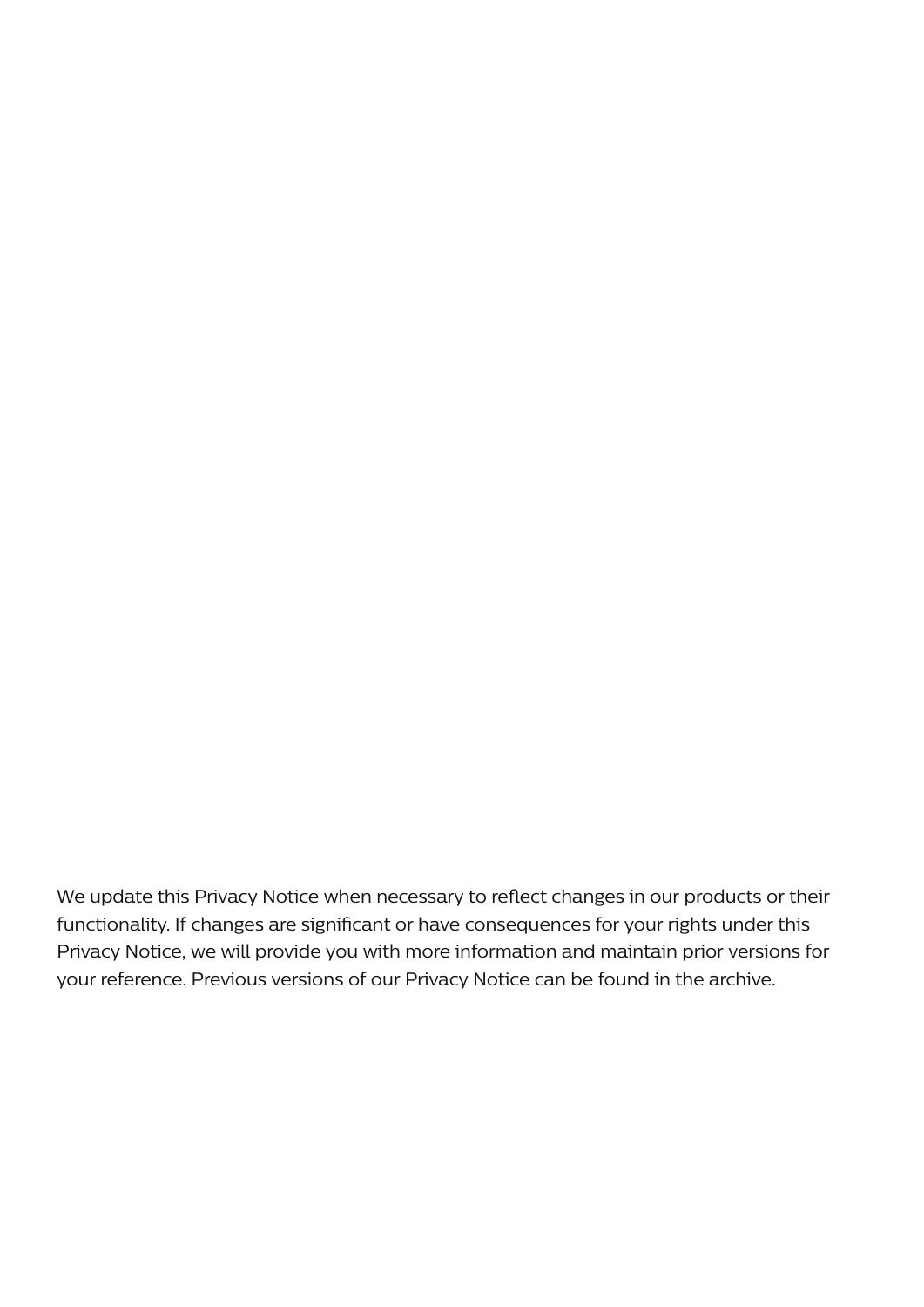This privacy notice covers our **Philips Hue system, our ecosystem informs you on what personal data we collect** when you interact with us. For example, this occurs when you give data to us, when registering an account, or purchasing a product directly through our web shop. Find out what data sources we use, for which purpose and what type of personal data is processed.

## **WHEN DOES THIS PRIVACY NOTICE APPLY?**

Philips Hue is not just a smart bulb. It is a smart lighting ecosystem. The Philips Hue system consists of different parts and functionalities which require different types of personal data processing.

This Privacy Notice covers our Philips Hue system. For example, it covers the following: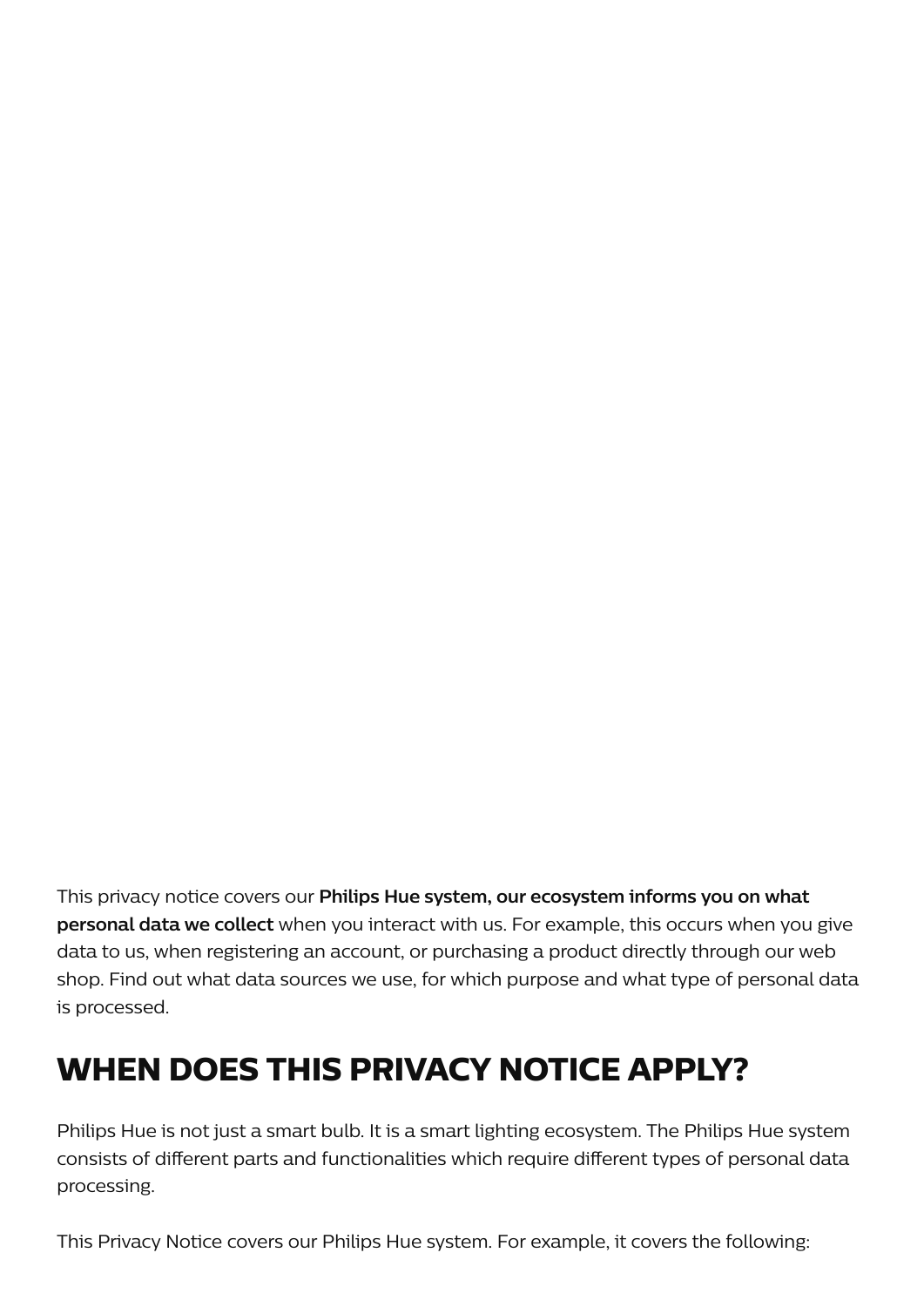- when you visit or use our websites, applications or social media channels;
- when you create an account with us;
- when you purchase our products directly from our Philips Hue web shop;
- when you use our Philips Hue products, their functionalities or applications;
- when you subscribe to our newsletters, promotions or other marketing initiatives;
- when you contact or interact with our consumer care team; or
- when you otherwise interact with us or our system.

If you do not fall within the scope of this Privacy Notice for Philips Hue, your personal data will be governed by a different privacy notice. Were additional privacy terms or notices are [applicable,](https://www.author.signify.com/content/signify/en_AA/privacy/legal-information.html) we encourage you to read them. You can check our privacy notices in our **Signify Privacy Centre**.

# **WHAT TYPES OF DATA DO WE COLLECT ABOUT YOU?**

Depending on how you interact with us (e.g. online, offline, over the phone, etc.) and what products you purchase from us, or how you use them, we do process different data about you.

Some data processing is necessary for our products to work as intended or in order to provide you with certain product functionalities. If you choose not to share this data with us, we will not be able to provide you with the full functionality of our products, system or applications. For example, if you choose not to provide location permissions in your phone for our mobile application, our application will not be able to know when you are arriving home and therefore the home and away routines you configure - which depend on our mobile application understanding where you are located - will not work.

We also process your personal data if you voluntarily share it with us. This type of data will provide you with more personalized experiences. For example, the names you give to your Philips Hue products.

Below you will find an overview of the general categories of data that we collect depending upon your use of our products, system or applications:

| Data Source         | <b>Purpose of processing</b>  | <b>Examples of Data Processed</b>    |
|---------------------|-------------------------------|--------------------------------------|
| <b>Philips Hue</b>  | If you create an account with | If you sign up directly with us, the |
| <b>Account Data</b> | us, we will process your data | data processed can include your full |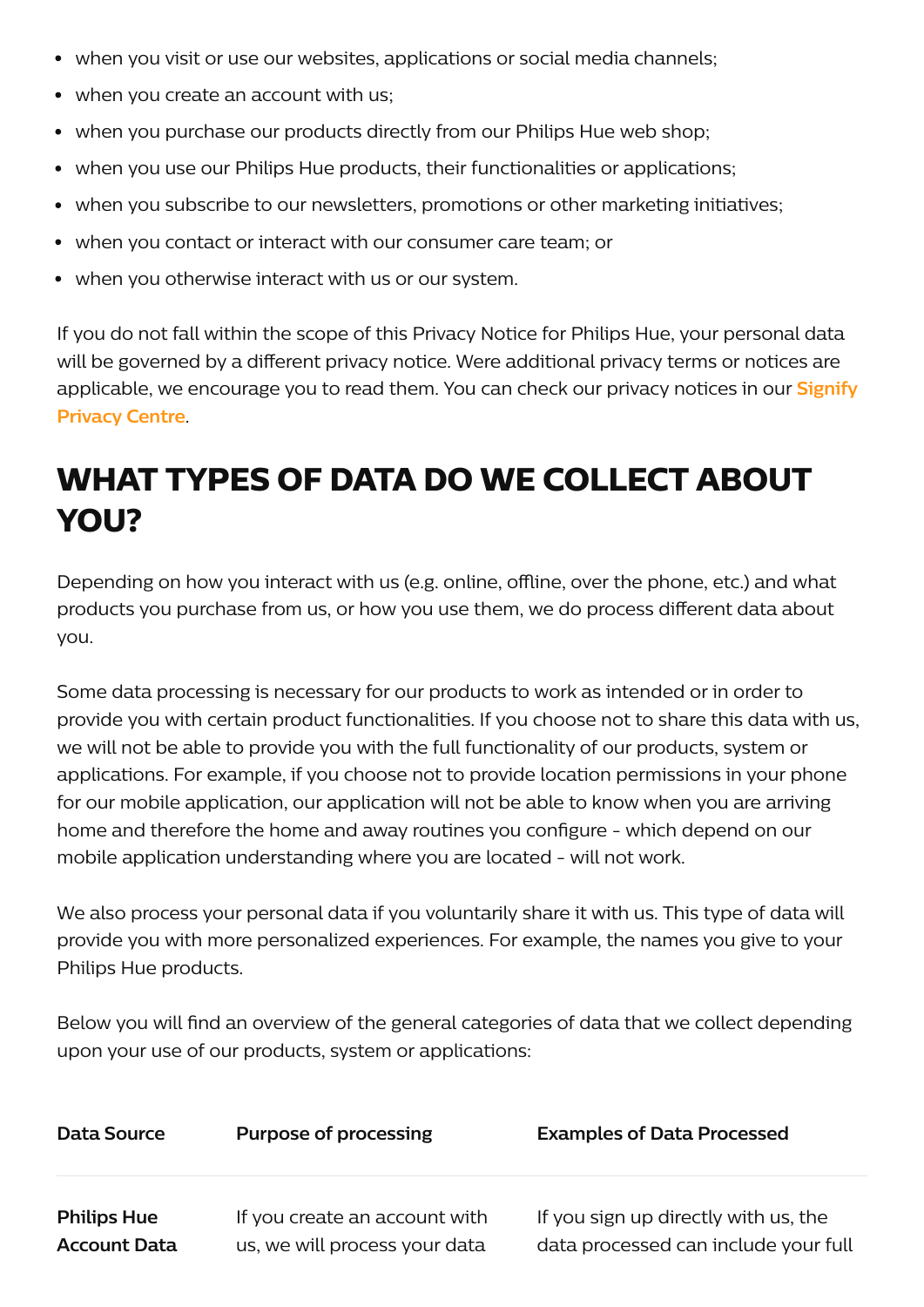| in order to create and | name, email address, password,           |
|------------------------|------------------------------------------|
| maintain it.           | country and language.                    |
|                        |                                          |
|                        | In case you decide to utilize the third- |
|                        | party sign in options to create the      |
|                        | account, we can receive certain          |
|                        | additional profile information such as   |
|                        | your email address and account           |
|                        | name.                                    |
|                        |                                          |
|                        | If you connect a product, this will      |
|                        | form part of your Philips Hue            |

Account.

**Purchase Data** If you purchase a product directly from our web shop, we will use your personal data to fulfil your purchase.

> Please note that for our web shops, a third party is providing the payment processing functionalities, we do not store credit card details nor do we manage any other part of the payment processing such as fraud checking; a third-party does this. We obtain limited information from this thirdparty such as the last four digits of the credit card or if the payment was successful or not. The processing of such data is covered by the privacy notice of Luzern Technology Solutions Limited, which may be viewed here: https://luzern.co/privacypolicy/.

When you purchase a product directly from us, we can collect the following personal data:

· Order information such as contact details, shipment and invoice address; invoice history.

Details of your purchased product.

Payment status (of the payment was successful or not).

Delivery information and if applicable return or exchange information.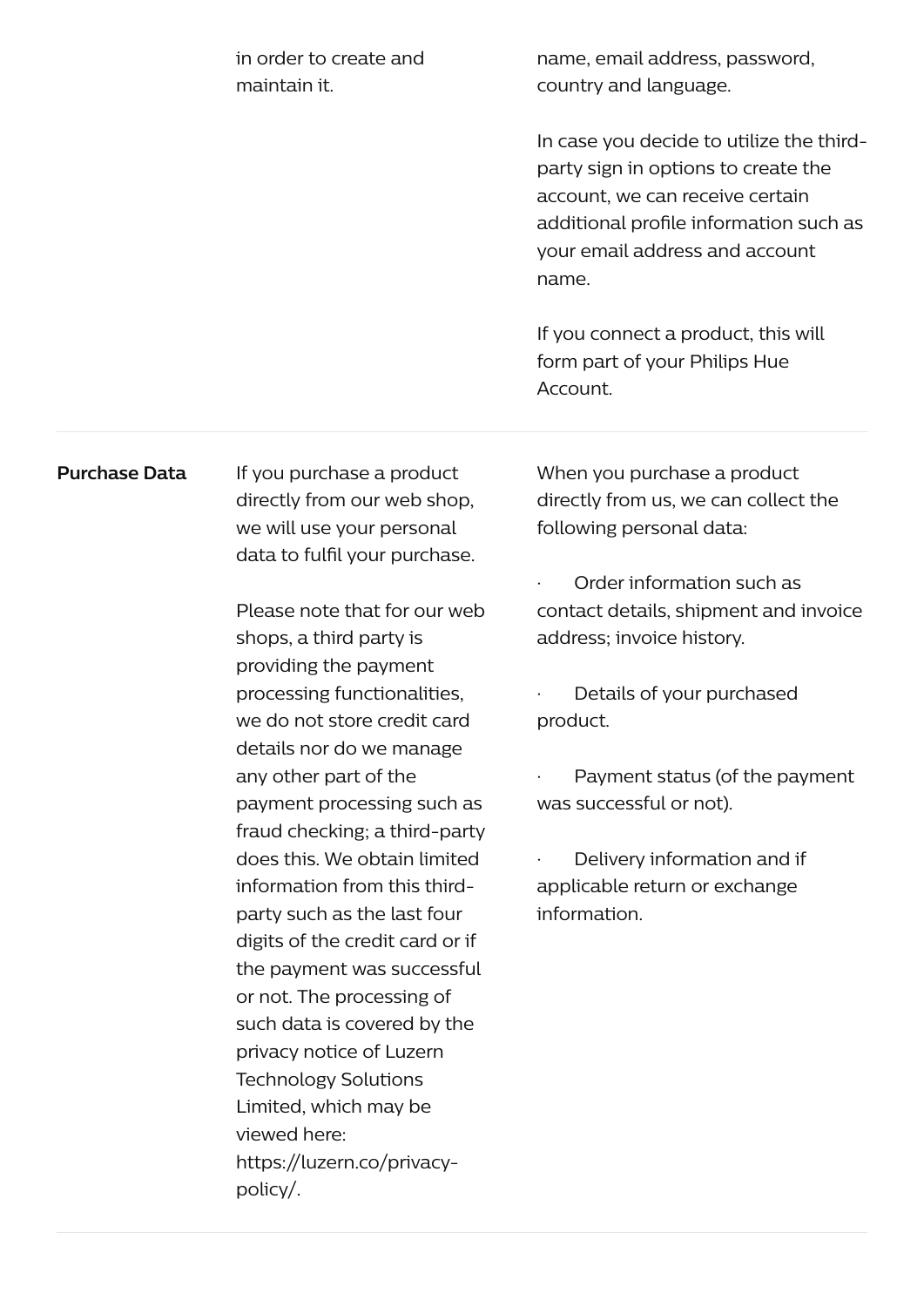#### **Consumer Care Data**

We use personal data to provide you with consumer support, respond to your inquiries, fulfil your requests, and provide you with related consumer service. We may also use this personal data to improve and customize our products and their functionalities and to train our consumer care employees.

When you contact our consumer support, or when you communicate with one of our consumer care representatives by email, phone, social media channels or similar, we will process the following Personal Data:

· your call recording if you have provided your consent, when required.

your questions or requests that you addressed.

the status of the request.

any data sources available to us if these are necessary to provide the consumer support.

**Cookies and similar tracking technologies Data.**

We utilize this data in order to provide the requested functionalities, for security purposes, where applicable to improve our ecosystem, for personalization, and for our marketing efforts.

The data being processed depends on the choices you have made.

In general, we might process the following information:

user unique ID (stored in a cookie for tracking and may be stored on our servers),

· IP address, referring URL, browser, operating system cookie information,

CSS animations and dynamic content,

visitors' clicks/touches on elements, changes to input field (like text fields, CSS selector or timestamp),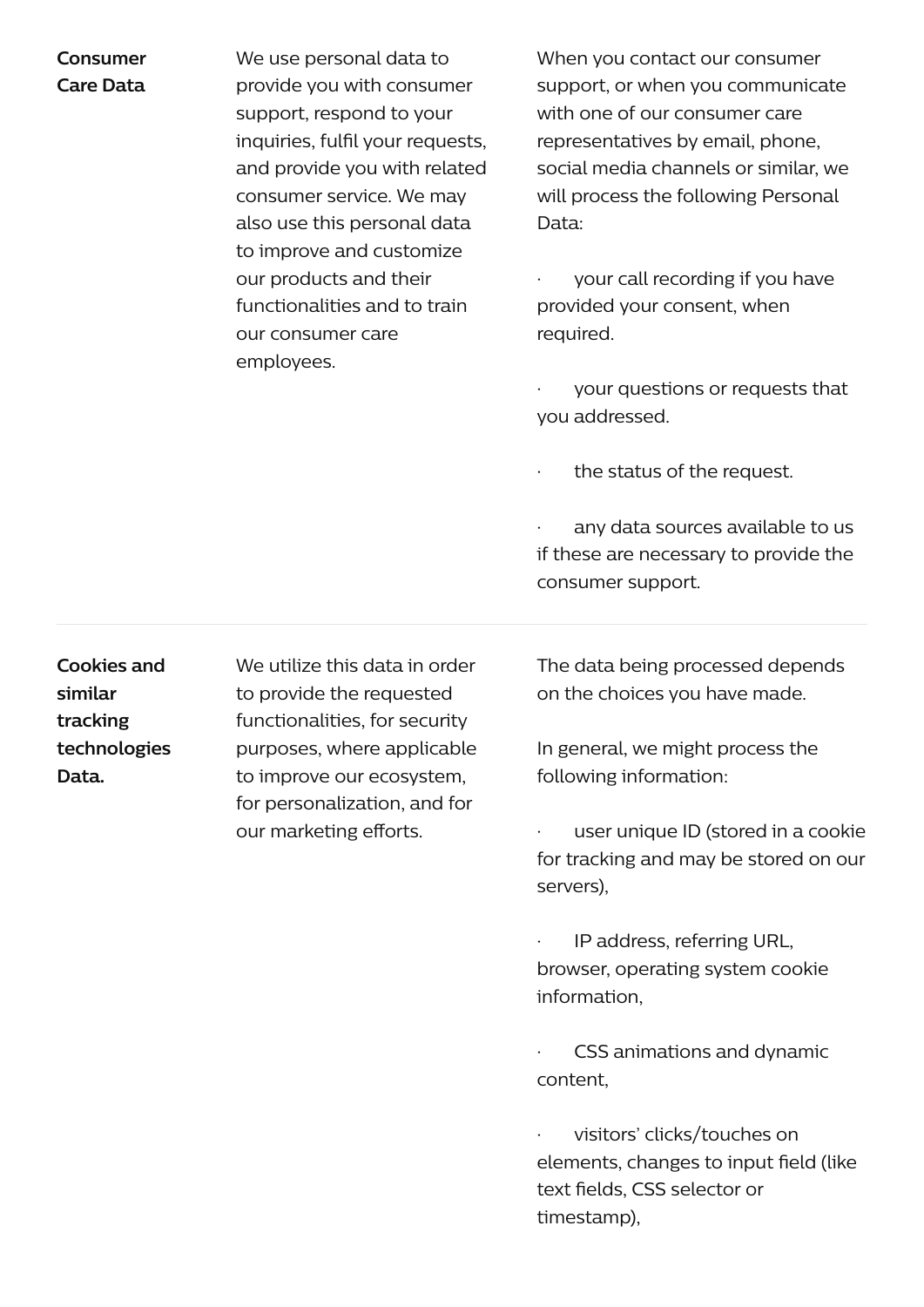· elements and session meta-data, input on fields, system errors, window size and changes to size, mouse position, page snapshot, whether a user clicked on an email link, and other events. Such information may identify you.

We do not record any keystrokes.

**Usage Data relating to our products and their functionalities**

We utilize this data in order to provide the requested functionalities and where applicable to improve or develop our products and new technologies via analytics, for personalization of our product functionalities, and for our marketing efforts.

- · Device information,
- log information,

· location information - to the extent this is strictly necessary for us to provide you with the requested use of our services. This is necessary in our Philips Hue application for instance to allow your lights to be properly triggered through certain routines you choose to set up, such as triggers relating to the time of sunrise and sunset at your location or when you come home or leave your home. Location data provided by your device using these services will remain in your device and in the Philips Hue Bridge. With regards to our Philips Hue Bluetooth application, location data is provided through your operating system because this is a requirement when enabling the Bluetooth connection to your lights. Your location data will not be shared with us.

other information about your use of our products, other information about your setup.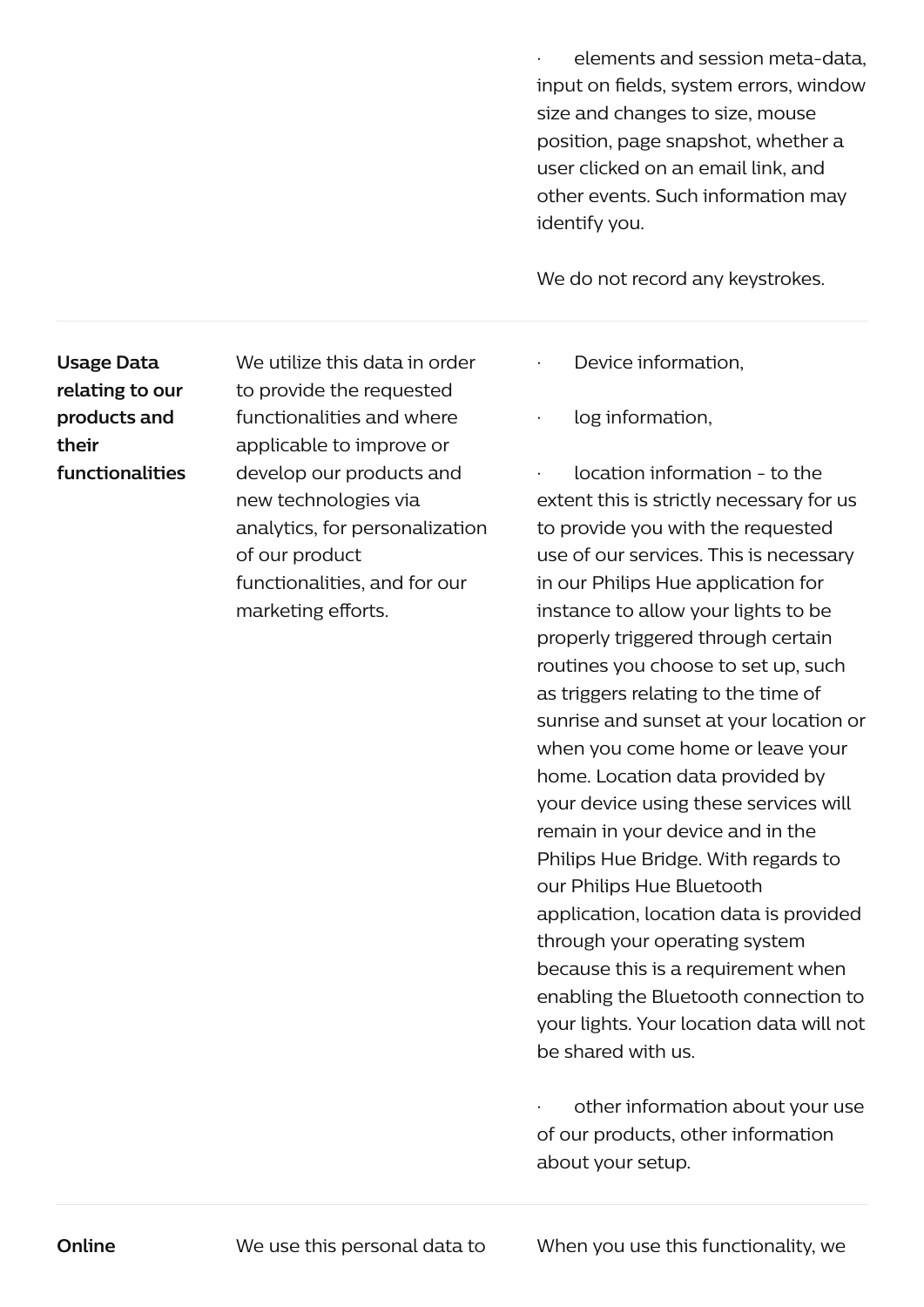| Feedback<br><b>Data</b>                                     | provide other users with<br>insights into the value of our<br>propositions.                                                                                                                                                                           | will process the following personal<br>data:<br>Your comment and review;<br>Your identity (if provided).                                                                                                                                                                                                                                                                                     |
|-------------------------------------------------------------|-------------------------------------------------------------------------------------------------------------------------------------------------------------------------------------------------------------------------------------------------------|----------------------------------------------------------------------------------------------------------------------------------------------------------------------------------------------------------------------------------------------------------------------------------------------------------------------------------------------------------------------------------------------|
| Online<br>sweepstakes<br>and<br>competitions<br><b>Data</b> | We use this personal data in<br>order to allow you to register<br>in the competition, to avoid<br>fraud, to fulfil the prize, and<br>for marketing<br>communications in case you<br>have consented to these.                                          | If you choose to participate in our<br>competitions, depending on your<br>choices we collect the following<br>personal data:<br>Name, Email address, Phone<br>Number, Postal Address, Date of<br>birth, other information as necessary<br>or as required by the competition's<br>terms.                                                                                                      |
| <b>Social</b><br>listening Data                             | We use this personal data to<br>obtain an overall view of<br>people's perceptions of us<br>and our brand, and to<br>resolve problems regarding<br>our products and product<br>functionalities.                                                        | When you interact or communicate<br>on social media in a public manner,<br>your Personal Data is processed by a<br>third party that provides social<br>listening services to us.<br>The Personal Data collected include,<br>depending on what you choose to<br>make public, information such as:<br>name, birthday or age, interests, and<br>comments and content you have<br>posted/shared. |
| <b>User</b><br>Generated<br>Content                         | If you have agreed to it, we<br>might use content you have<br>published online (such as<br>pictures or videos you might<br>have taken which contain<br>Philips Hue products) in<br>order to showcase them to<br>the public in any of our<br>channels. | The personal data processed<br>depends on the information that you<br>have made public. The Personal Data<br>collected might include information<br>such as: username, and comments or<br>content you have posted.<br>Please remember that the content<br>you have agreed to provide to us can<br>be viewed by the public, and, as such,                                                     |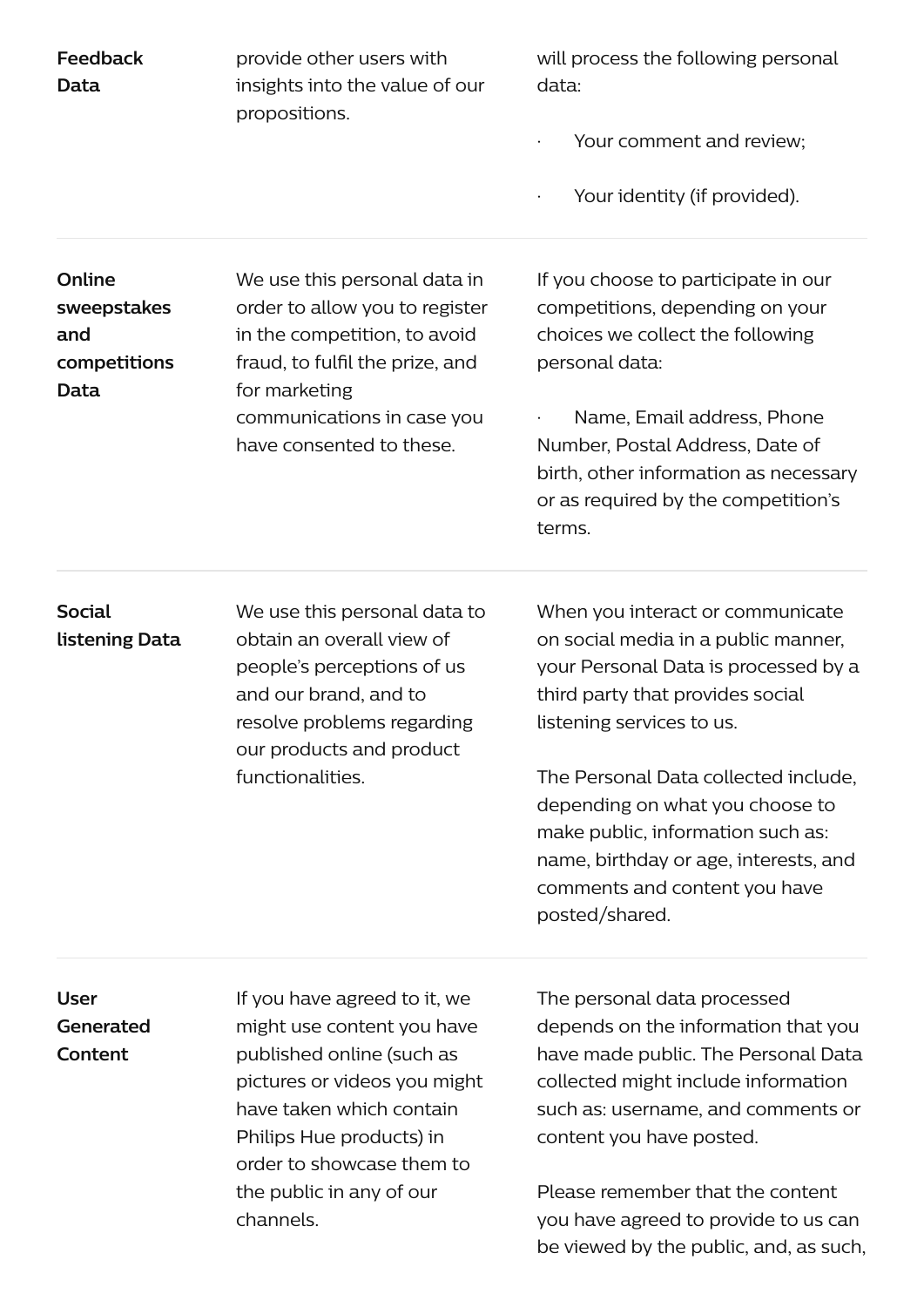before agreeing, you should review if you are comfortable sharing any personal data that might be visible.

| <b>User</b><br><i>interactions</i> | If you modify your account<br>settings, usernames or<br>marketing consent status,<br>these events will be<br>recorded by our backend<br>systems.    | The backend systems will collect<br>information which can be considered<br>to be personal information including:<br>The change request;<br>$\bullet$<br>The timestamp of that request.<br>$\bullet$                                                           |
|------------------------------------|-----------------------------------------------------------------------------------------------------------------------------------------------------|---------------------------------------------------------------------------------------------------------------------------------------------------------------------------------------------------------------------------------------------------------------|
| <b>Contact Forms</b>               | If you submit a contact form<br>or sign up for our<br>newsletters or marketing<br>offerings, we will process<br>certain personal data about<br>you. | The personal data that you submit<br>will be processed in order to fulfil the<br>purpose for which it was collected. In<br>general, we might collect following<br>personal information:<br><b>Full Name</b><br>$\bullet$<br><b>Email Address</b><br>$\bullet$ |

Consent status and timestamp

**Third-party Data** In addition to our websites, applications and other digital channels, we may also obtain information about you from other sources, such as social media platforms, joint marketing partners or more generally providers of products and product functionalities complimenting the Philips Hue ecosystem such as voice assistant providers.

> For example, if you are controlling Philips Hue

The data being processed is highly dependent on your choices and which third-parties are involved. If you would like to receive specific information in this regard, please **[contact](https://www.author.signify.com/content/signify/en_AA/privacy/privacy-request.html) us**.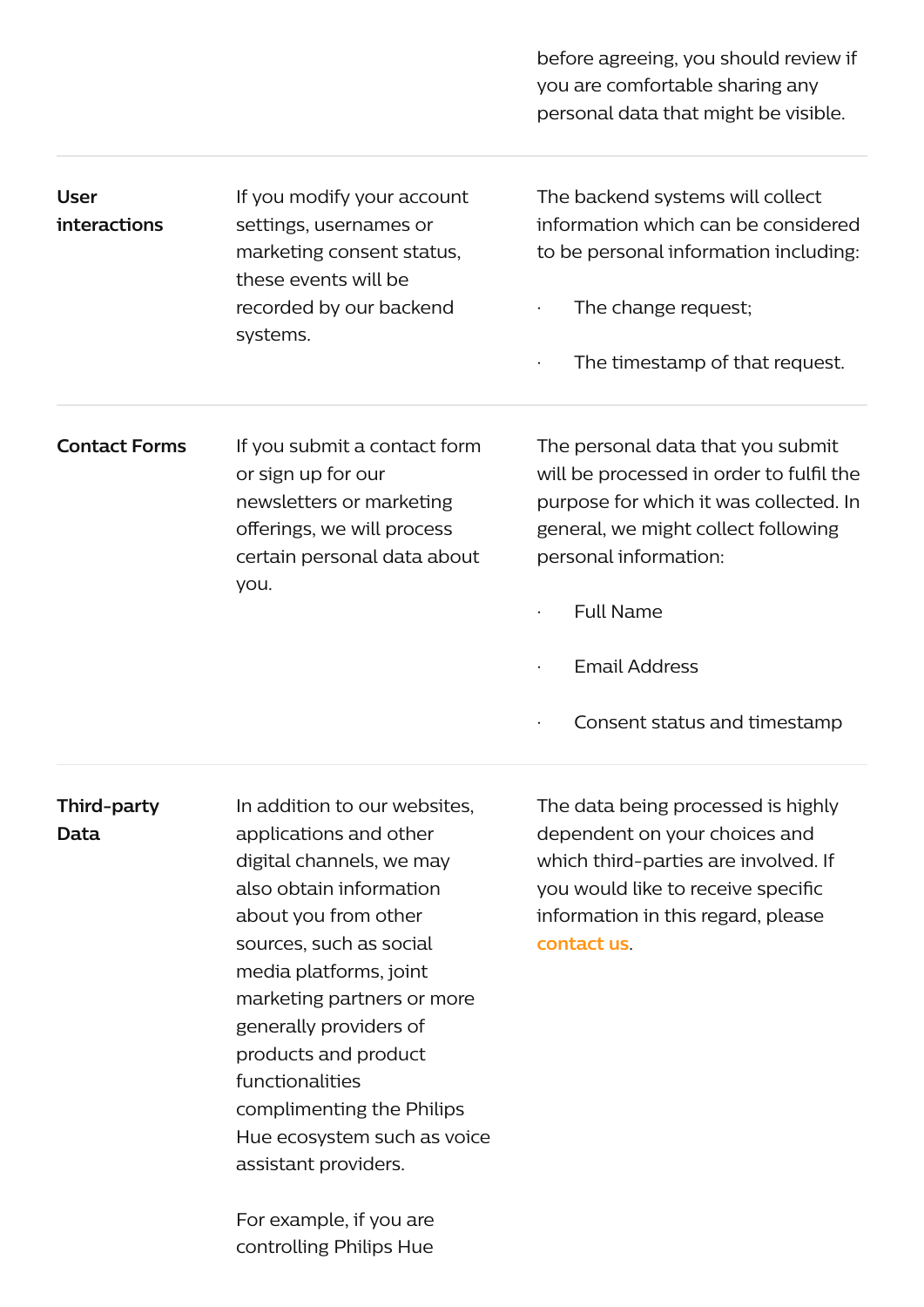products by using a voiceenabled product (such as Amazon Alexa, Apple Siri, Google) you are prompted to allow such devices to connect with the Philips Hue system. Once this functionality is enabled, we may collect and process functional data (such as registration data, usage and diagnostic information) and your usage thereof. We do not receive or process the audio.

| Philips Hue Account Data                                      | $+$ |
|---------------------------------------------------------------|-----|
| Purchase Data                                                 | $+$ |
| <b>Consumer Care Data</b>                                     | $+$ |
| Cookies and similar tracking technologies Data.               | $+$ |
| Usage Data relating to our products and their functionalities | $+$ |
| <b>Online Feedback Data</b>                                   | $+$ |
| Online sweepstakes and competitions Data                      | $+$ |
| Social listening Data                                         | $+$ |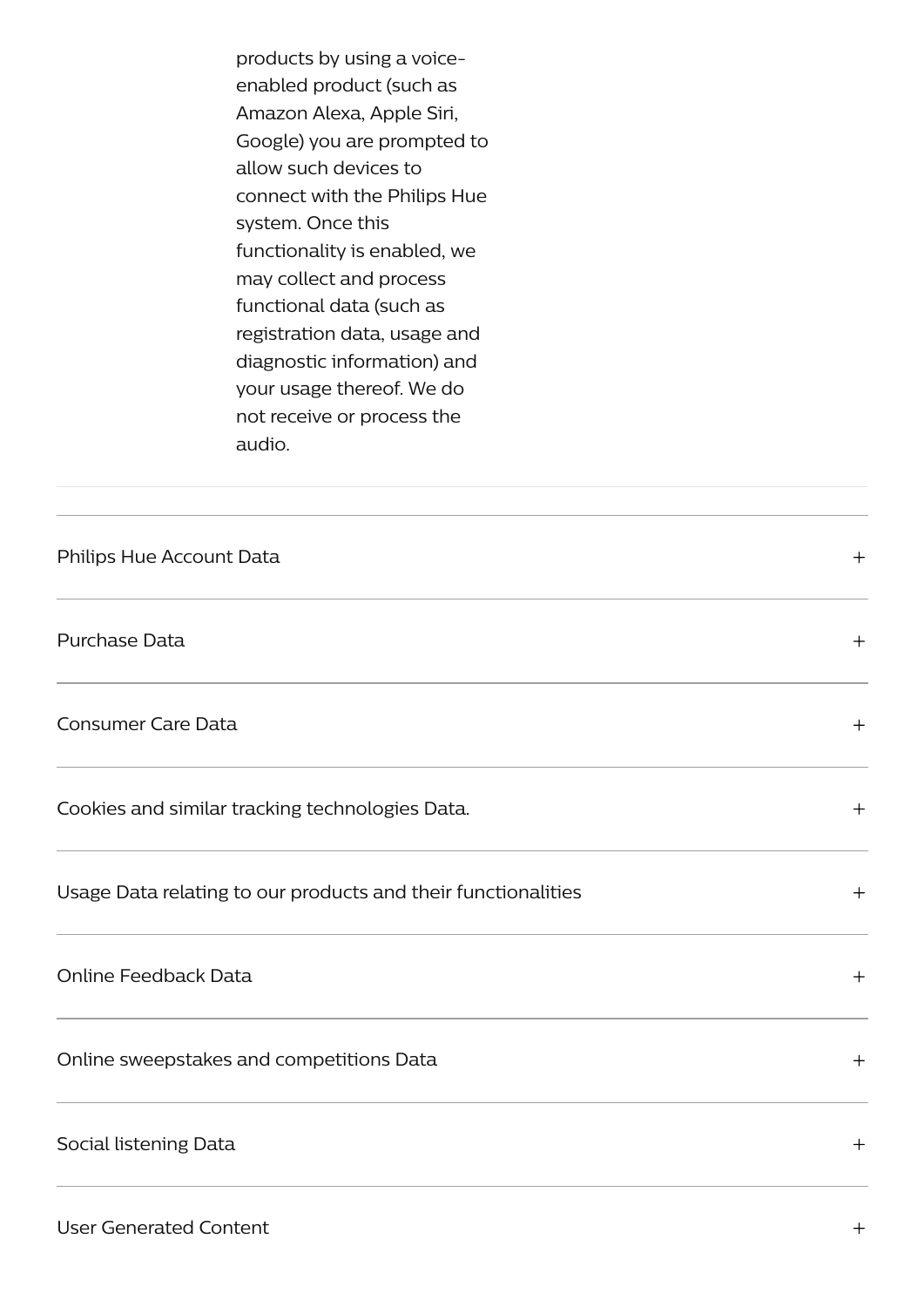#### Contact Forms

Third-party Data

 $+$ 

 $+$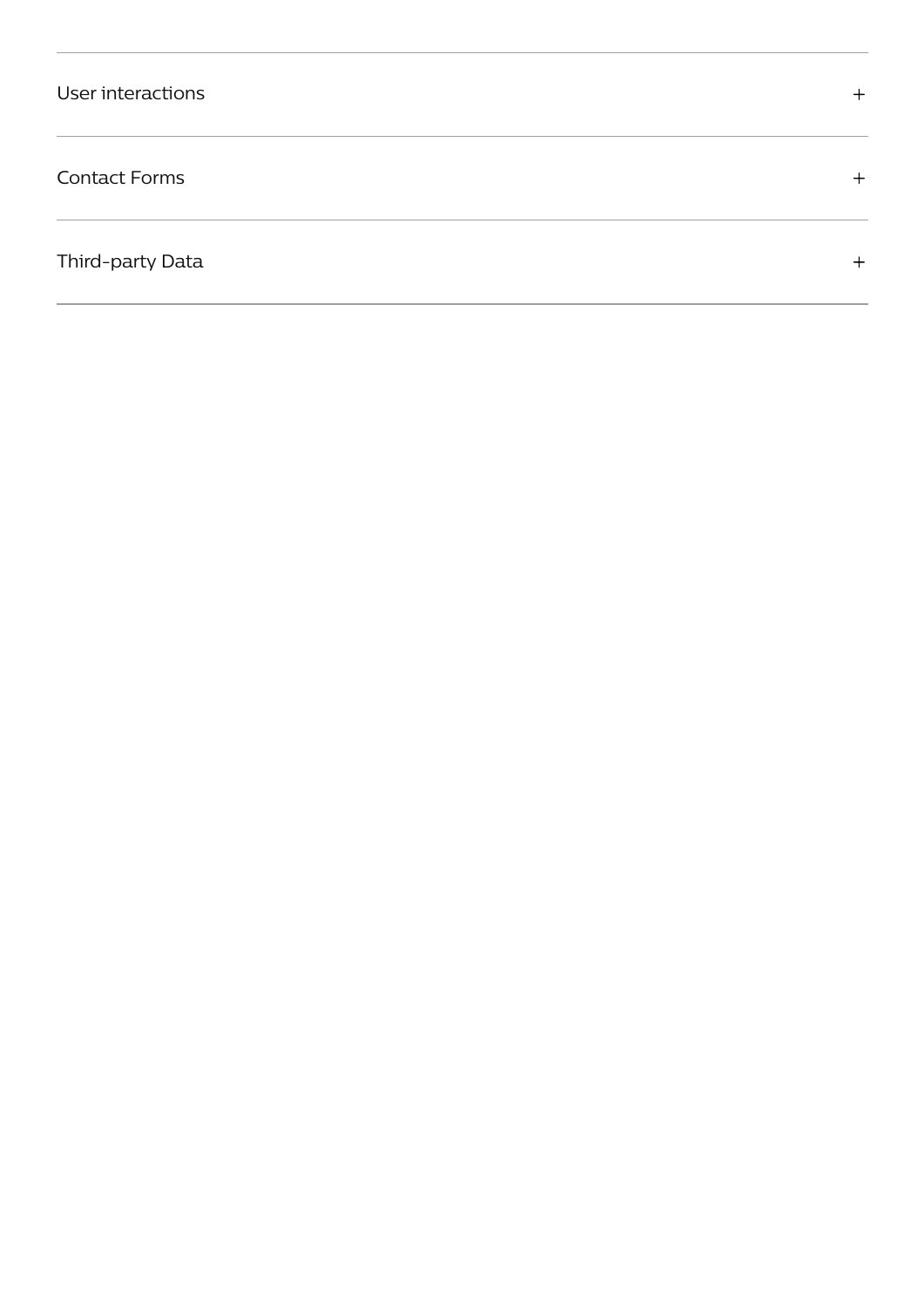We use cookies and other tracking technologies. More details on when and how we use them and how you can control your preferences, you can read in our **[Cookie](https://www.author.signify.com/content/hue/hk/en/support/legal/cookie-notice.html) Notice** or find out below.

Cookie is a generic name for a small text file which attaches an identifier to a user. A cookie may collect personal data.

For more information on how we use cookies and other tracking technologies, read our Cookie Notice (which can be found on the website of the **Signify [Privacy](https://www.author.signify.com/content/signify/en_AA/privacy.html) Center**, see "Legal information" section). You can control your cookie settings via the cookie preference choices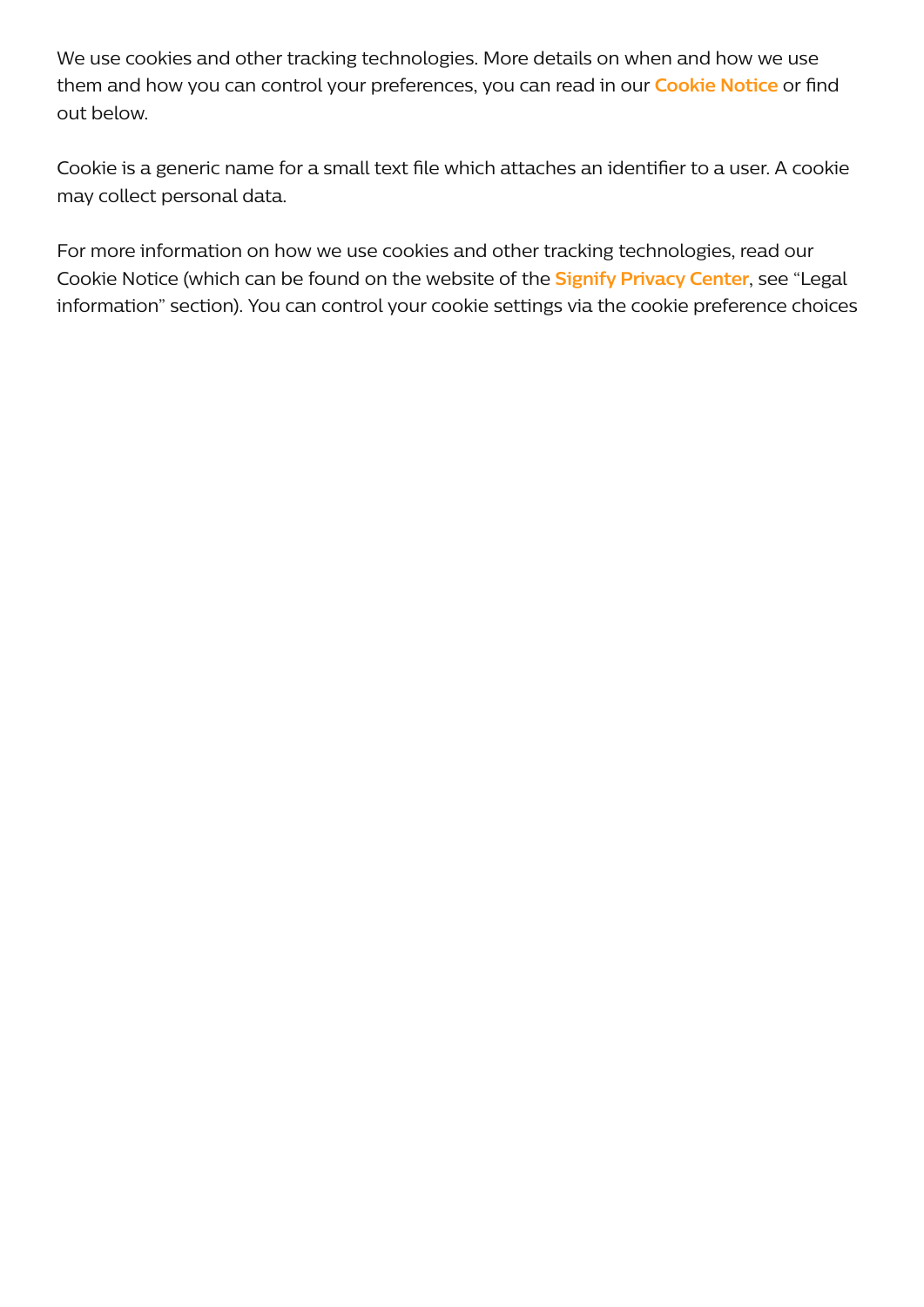Our service, websites and mobile applications are designed and intended for use by adults. Find out which **legal basis for processing your data** we may use and how we protect children.

# **ON WHAT LEGAL BASIS DO WE USE YOUR DATA?**

- **Consent**. If we rely on your consent as a legal basis for processing your data, you may withdraw your consent at any time.
- **Contractual relationship**. The necessity to establish a contractual relationship with you, to perform our obligations under a contract and to respond to your requests.
- **Legal obligations**. The necessity for us to comply with legal obligations and to establish, exercise, or defend ourselves from legal claims.
- **Legitimate interests**. The necessity to pursue our legitimate interests, including:
	- to ensure that our networks and information are secure;
	- to administer and generally conduct business within Signify;
	- to prevent or investigate suspected or actual violations of law, breaches of a business customer contract, or non-compliance with the Signify Integrity code or other Signify policies;
	- to optimize or extend our reach and the relevance of our communications.
- **Protection of the vital interests of any person**.
- **Any other legal basis anyhow permitted by local laws**.

# **DO WE COLLECT DATA FROM CHILDREN?**

Our websites and mobile applications are designed and intended for use by adults. We do not intentionally collect information from children under the age of 16.

- Special note to Children under the age of 16: if you are under the age of 16, we request you not to share your data with us unless you have explicit consent from your parent or guardian before sharing your data with us. Upon request you will be required to proof this received prior consent;
- Special note to Parents of Children under the age of 16: we recommend you to check and monitor your children's use of our products, systems, product functionalities, applications (including websites and other digital channels) in order to make sure that your child does not share personal data with us without asking your permission.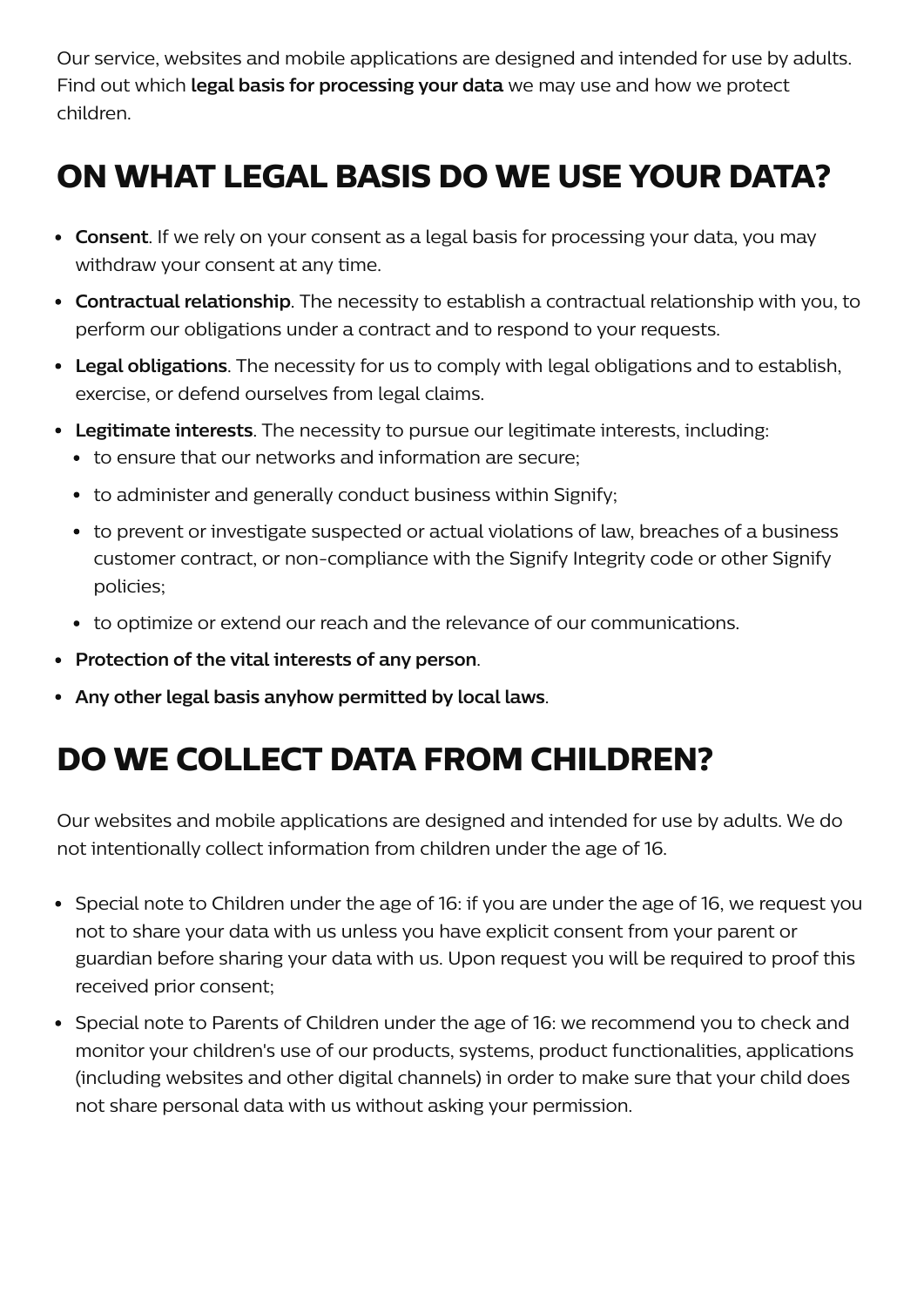**What are your responsibilities?** We encourage you to take control of your personal data and find out what choices you have at your disposal. For questions regarding this notice as well as other questions related to your personal data or privacy rights, please **[contact](https://www.author.signify.com/content/signify/en_AA/privacy/privacy-request.html) us**.

## **WHAT ARE YOUR RESPONSIBILITIES?**

We would like to remind you that it is your responsibility to ensure, to the best of your knowledge, that the data you provide us with, are accurate, complete and up-to-date. Furthermore, if you share with us data of other people, it is your responsibility to collect such data in compliance with local legal requirements. For instance, you should inform such other people, whose data you provide to us, about the content of this Notice and obtain their prior consent.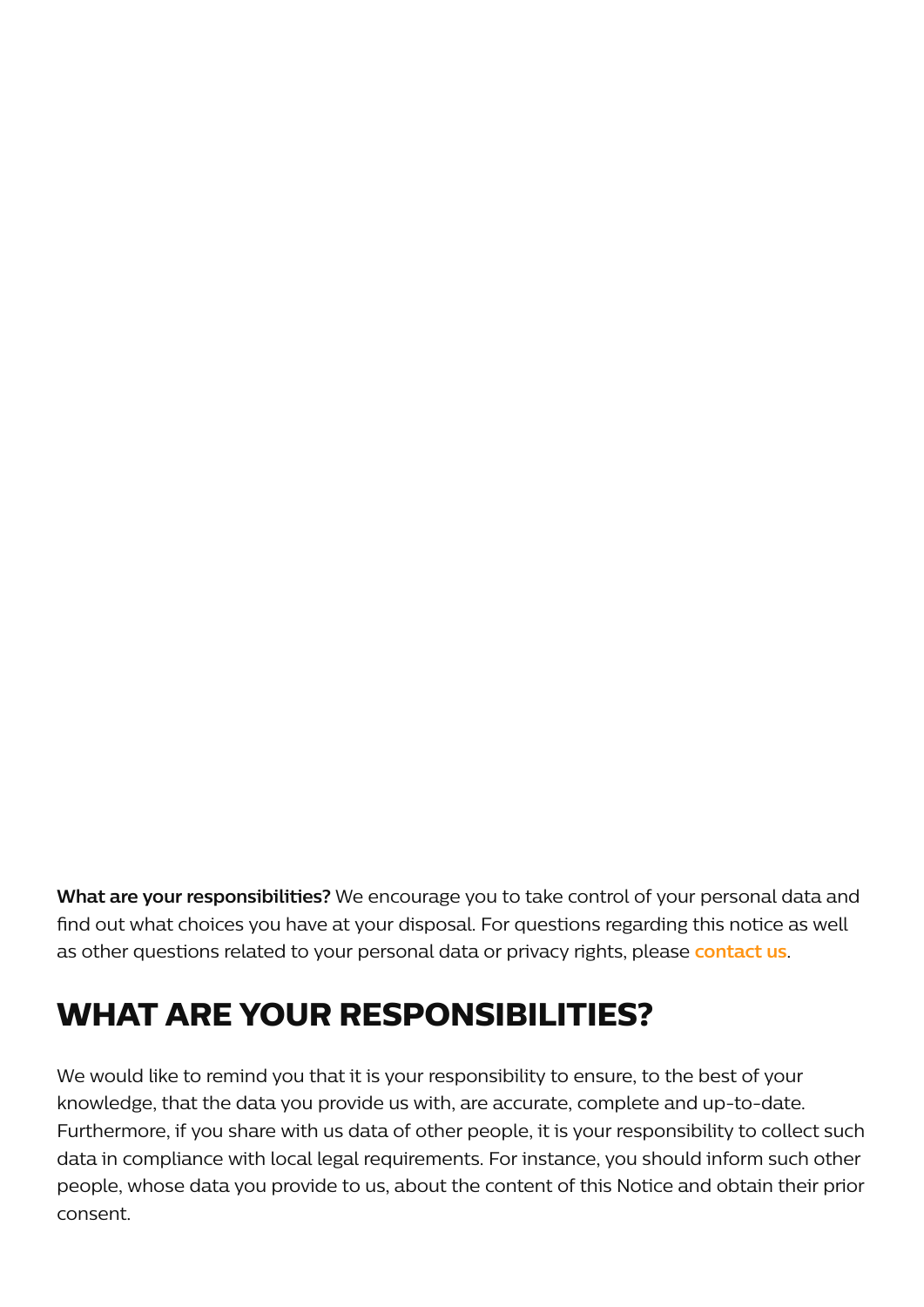If you decide to sell or share our products with others, please note that certain products might store locally personal data relating to you or your use of the product. In such cases, if you intend to share, return, or sell the device, please make sure:

- In case you give access to third parties to your Hue bridge or Hue Sync box, you are comfortable with these third parties being able to access the personal information contained within our products;
- In case you wish to return or sell your device please make sure you perform a factory reset of the product in question. The instructions on how to perform this factory reset are present in the product manual or on our website (Hue support); and

In any case, where you provide us with personal data of any other individual as part of your usage, you have obtained consent from that individual prior to providing the information to us.

# **WHAT ARE YOUR CHOICES?**

We aim to provide you with access to your data. Usually, you can autonomously control your data (e.g. by logging in to your account) and update, modify or, in some cases, delete it. In this case, we strongly encourage you to take control of your data. You may exercise certain rights regarding your data processed by us. In particular, you have the right to:

**Withdraw your consent at any time**. You have the right to withdraw consent where you have previously given your consent to the processing of your data.

**Object to processing**. You have the right to object to the processing of your data if the processing is carried out on a legal basis other than consent.

**Access your data**. You have the right to learn if your data is being processed by us, obtain disclosure regarding certain aspects of the processing and obtain a copy of your data undergoing processing.

**Verify and seek rectification**. You have the right to verify the accuracy of your data and ask for it to be updated or corrected.

**Restrict the processing**. You have the right, under certain circumstances, to restrict the processing of your data. In this case, we will not process your data for any purpose other than storing it.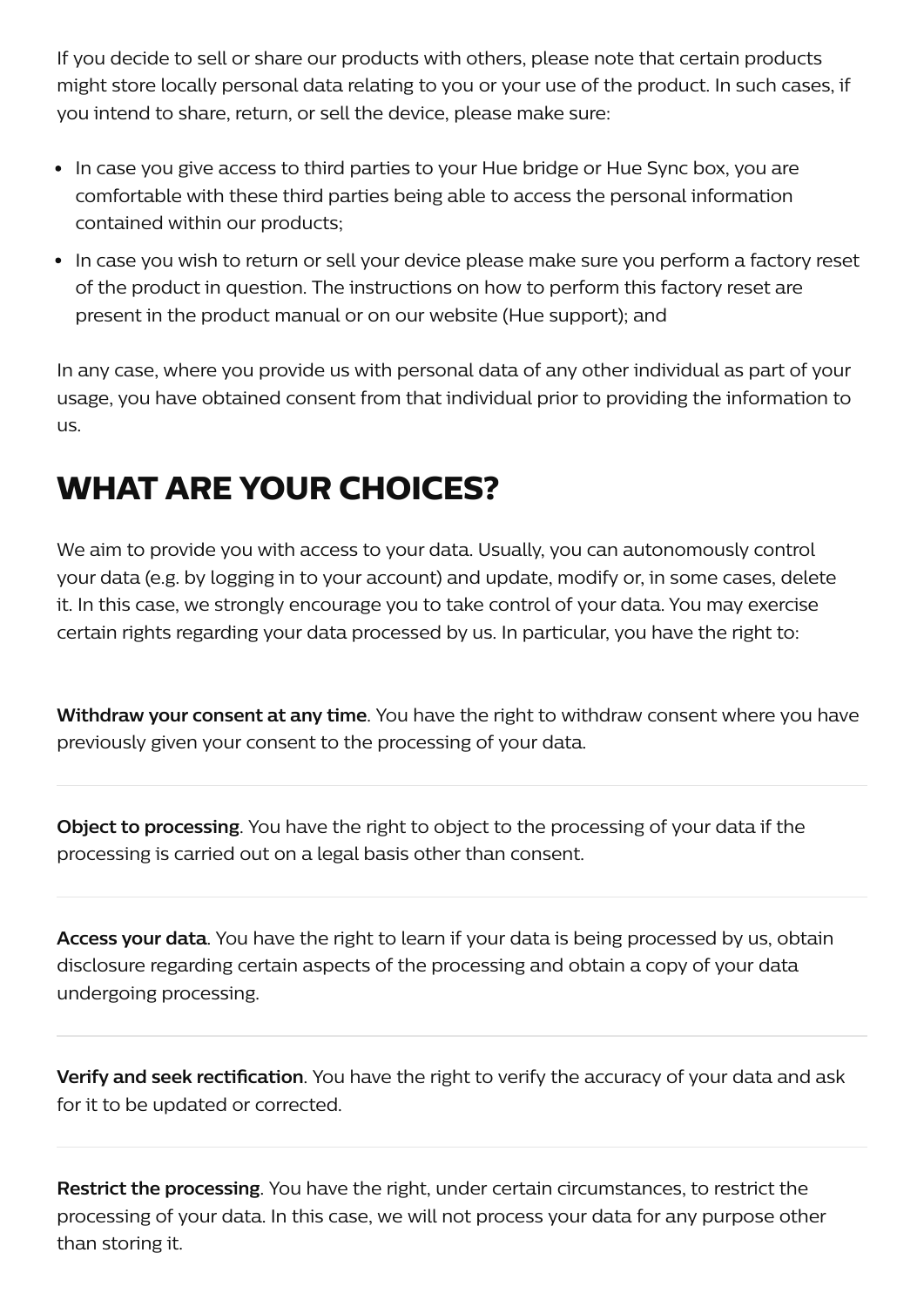**Request to delete your data**. You have the right, under certain circumstances, to obtain the erasure of your data from us.

**Receive and transferred to another controller**. You have the right to receive your data in a structured, commonly used and machine-readable format and, if technically feasible, to have it transmitted to another controller without any hindrance. This provision is applicable provided that your data is processed by automated means and that the processing is based on your consent, on a contract which you are part of or on pre-contractual obligations thereof.

**Lodge a complaint**. You have the right to bring a claim before your competent data protection authority.

For any questions or reasonable inquiry related to the protection of your data by us or regarding this Notice in general, you can contact the Signify Privacy Office:

- Mail: Signify Attn: Privacy Office Herikerbergweg 102, 1101CM Amsterdam Zuid Oost, The Netherlands; or
- Online: **Signify [Privacy](https://www.author.signify.com/content/signify/en_AA/privacy.html) Center**, "Privacy request" section.

Please keep in mind that email communications are not always secure. Therefore, please do not include sensitive information in your emails to us.

We will do our best to address your request in time and free of charge, except where it would require a disproportionate effort. In certain cases, we may ask you to verify your identity before we can act on your request. If you are unsatisfied with the reply received, you may then refer your complaint to the relevant regulator in your jurisdiction.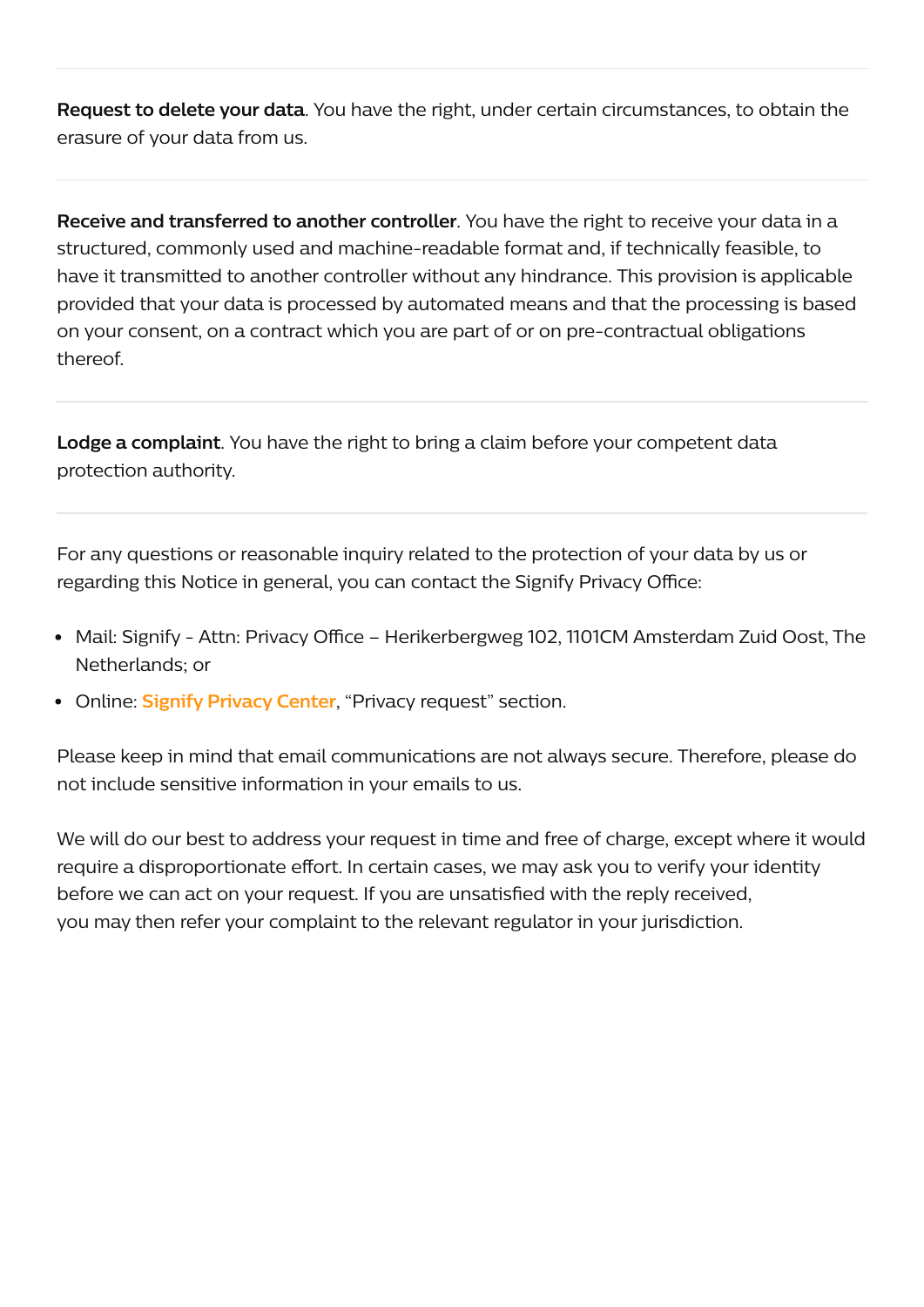We may use your personal data **to provide you with the best experience possible**, from the moment you explore using a Philips Hue product, by improving our products based upon your feedback, providing consumer support and personalized marketing. Find out how we use your personal data.

### **HOW DO WE USE YOUR DATA?**

As shown above, we may collect your data from a variety of sources. Below you will find an overview of the general purposes for which we may use your data:

**Purposes Examples**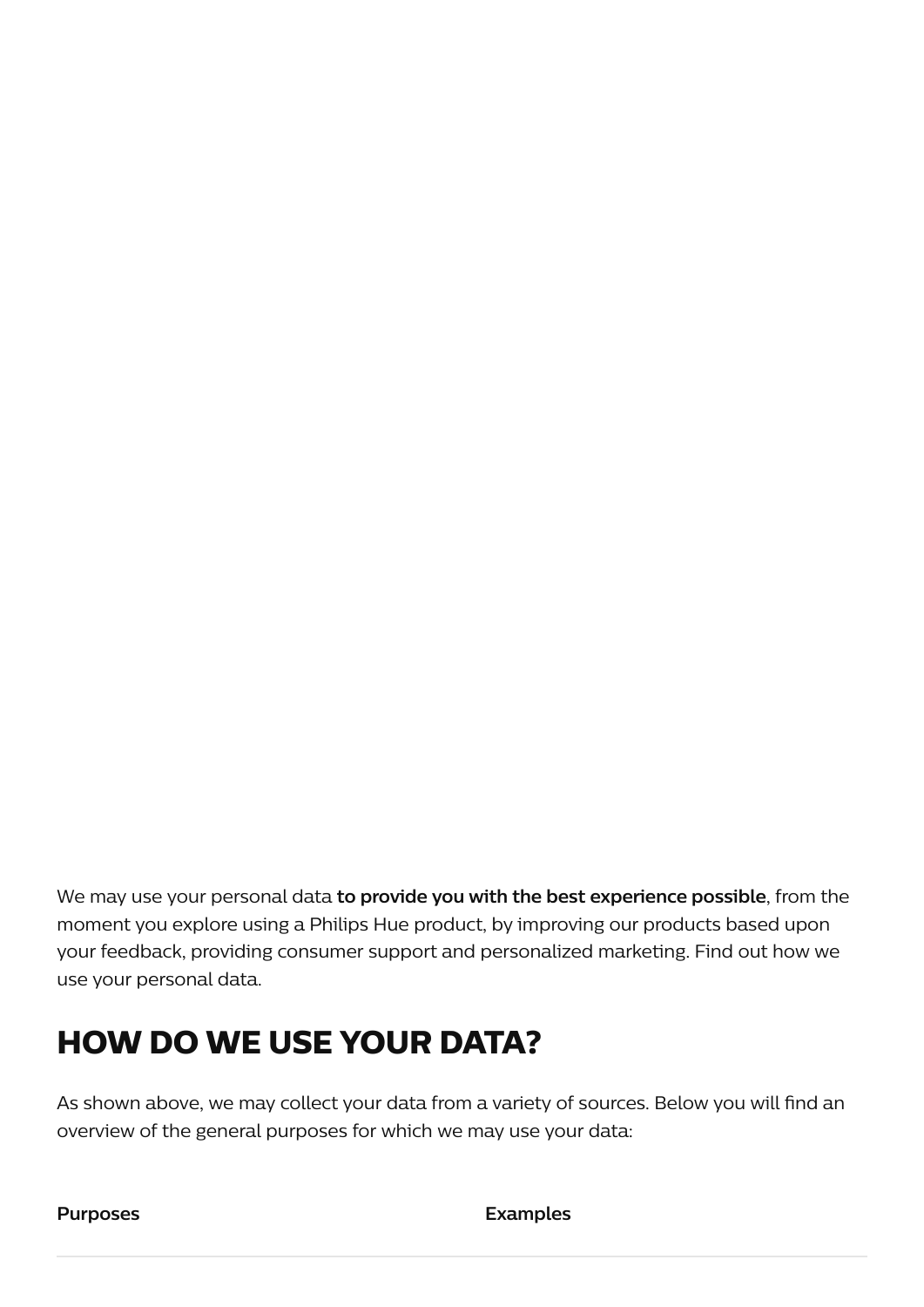| Conclusion and execution of agreements               | Sales, billing, shipment of products, or<br>warranty;                                                                                                                                                                                                                                                                                                   |
|------------------------------------------------------|---------------------------------------------------------------------------------------------------------------------------------------------------------------------------------------------------------------------------------------------------------------------------------------------------------------------------------------------------------|
|                                                      | registration to mobile applications or<br>websites;                                                                                                                                                                                                                                                                                                     |
|                                                      | offering of product and product<br>functionalities                                                                                                                                                                                                                                                                                                      |
|                                                      | service or transactional<br>communications.                                                                                                                                                                                                                                                                                                             |
| Providing support (upon your request)                | Providing support via communication<br>channels, such as consumer care. You<br>might be able to call, chat, or send us<br>messages via social networks. We advise<br>you to only share your personal data<br>privately with us. We will do our utmost<br>best to respond as soon as we can via the<br>same or another suitable communication<br>medium. |
| Personalized Communication                           | Personalized email, messages and other<br>digital channels, such as mobile<br>applications and social media. This<br>includes certain market surveys.                                                                                                                                                                                                   |
| Product and product functionality<br>Personalization | Personalizing our products and their<br>functionalities by tailoring them to your<br>preferences andinterests (such as on our<br>sites or applications).                                                                                                                                                                                                |
| Compliance with legal obligations                    | Disclosing data to government institutions<br>or supervisory authorities as applicable in<br>all countries in which we operate, such as<br>tax and national insurance deductions,<br>record-keeping and reporting obligations,<br>conducting compliance audits, compliance<br>with government inspections and other                                     |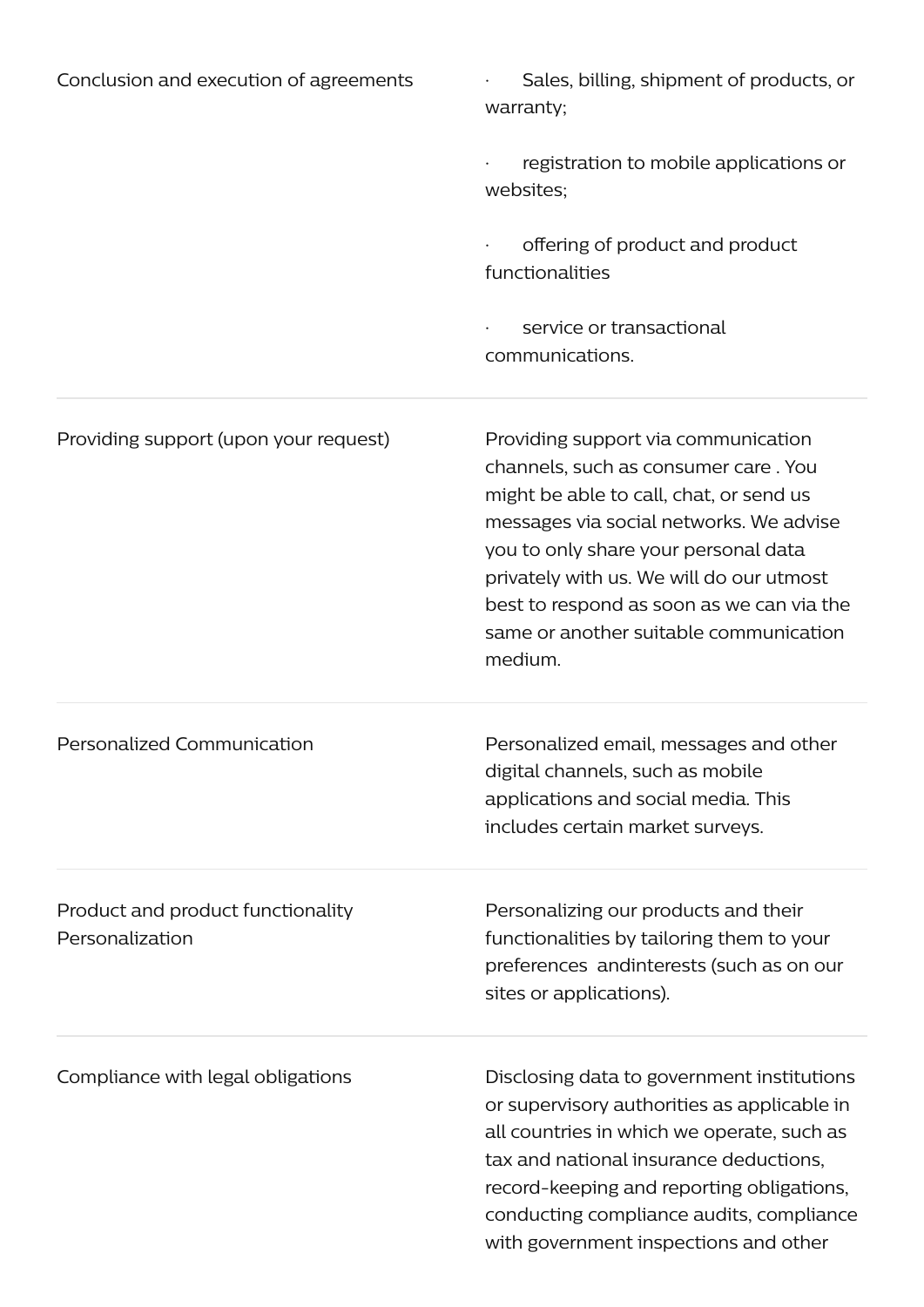|                         | requests from government or other public<br>authorities, responding to legal process<br>such as subpoenas, pursuing legal rights<br>and remedies, and managing any internal<br>complaints or claims. |
|-------------------------|------------------------------------------------------------------------------------------------------------------------------------------------------------------------------------------------------|
| Defense of legal claims | Establishment, exercise or defense of legal<br>claims to which we are or may be subject                                                                                                              |
| Product development     | To improve the products, product<br>functionality, or mobile applications and<br>develop new technologies or<br>functionalities. This includes certain market<br>surveys.                            |

# **HOW DO WE USE YOUR DATA FOR PERSONALIZED COMMUNICATION, MARKETING AND PRODUCT PERSONALIZATION?**

We might use your data for personalized communications, marketing and product personalization. In essence, we strive to make our products and their functionalities contextualized in order for them to respond to your preferences and needs. In essence, we are leveraging the data we have in order to provide smarter and more enriching experiences.

We might personalize our communications and other product functionalities based on the data we have available. This will allow us to personalize our communications to you and display relevant information and offers from Philips Hue on our websites, mobile applications and via third-party websites.

As an example, if we know that you have recently purchased a Bluetooth Philips Hue bulb, we might send you personalized marketing communications with information regarding the benefits of adding a bridge to your ecosystem. In our mobile applications, we might include personalization elements so that, if we know that you have tried to pair a bulb with the bridge but encountered a problem, we can provide you with contextualized FAQ's which will help you solve this matter quickly.

If you do not feel comfortable with this, you can at any time either unsubscribe from our personalized marketing communications or opt-out from personalization through your Philips Hue application settings or via the cookie preference settings.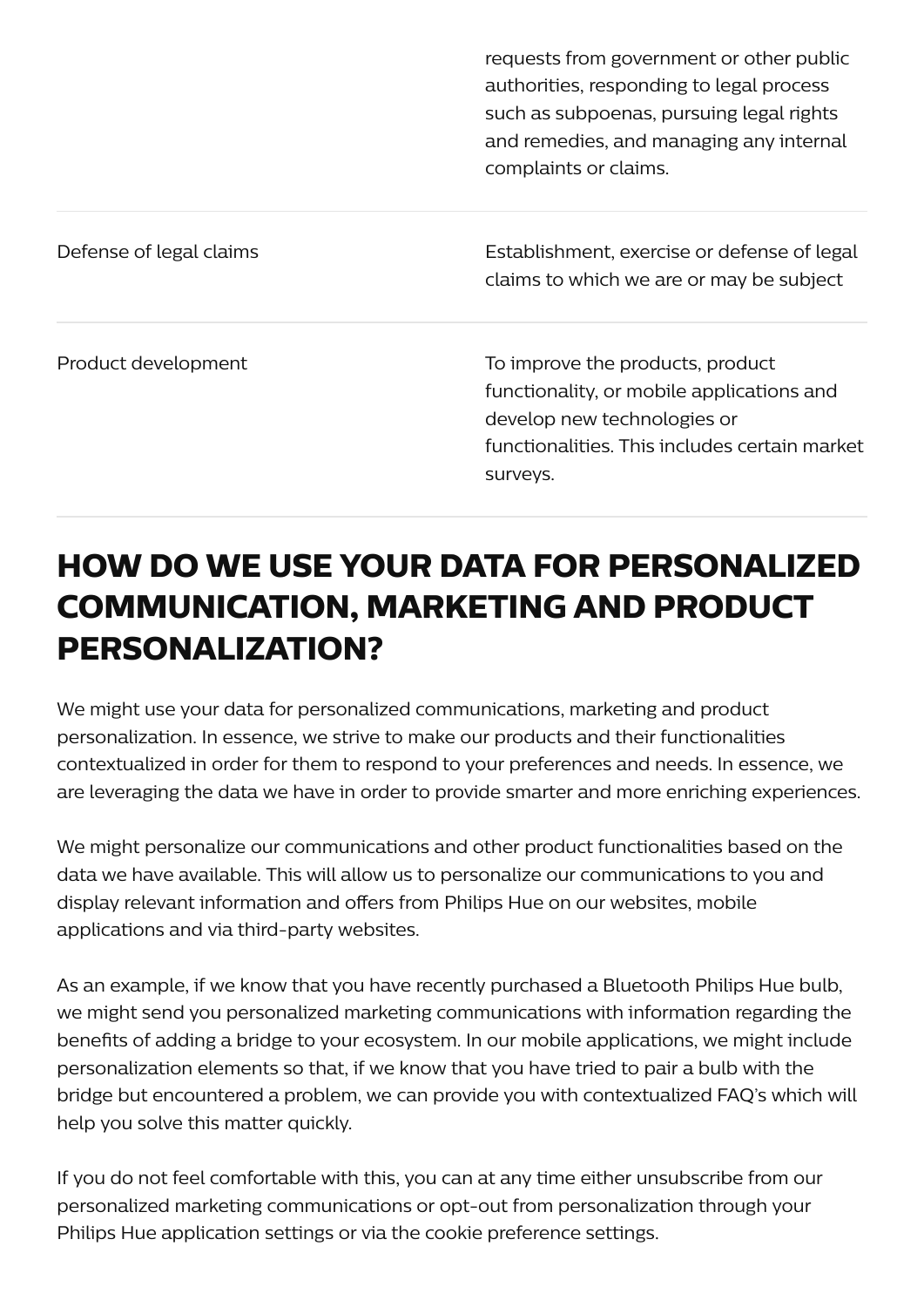#### **Our marketing communications:**

With your prior consent or when permitted by applicable law, we may send you regular personalized direct marketing communications about our products, services, events and promotions.

Although we mostly engage in email communications, we may contact you via different channels such as: email, website, mobile applications or third parties such as social media or other publishers.

Additionally, and if you provided consent for this or when permitted by applicable law, we may contact you to provide information regarding Friends of Hue products and such other products and product functionalities complementing the Philips Hue ecosystem.

If at any moment you decide that you no longer want to receive these communications, you can always unsubscribe. To unsubscribe, you can always click on the unsubscribe button located at the end of every marketing communication we send or adjust your preferences within the channel you are using. Additionally, you can always **[contact](https://www.author.signify.com/content/signify/en_AA/privacy/privacy-request.html) us** and we will do this for you.

Please note that even if you opt out from receiving marketing communications, you might still receive administrative, service or transactional communications from us, such as technical and/or security updates of our products, order confirmations, notifications about your account activities, and other important notices. You cannot unsubscribe from these types of communications.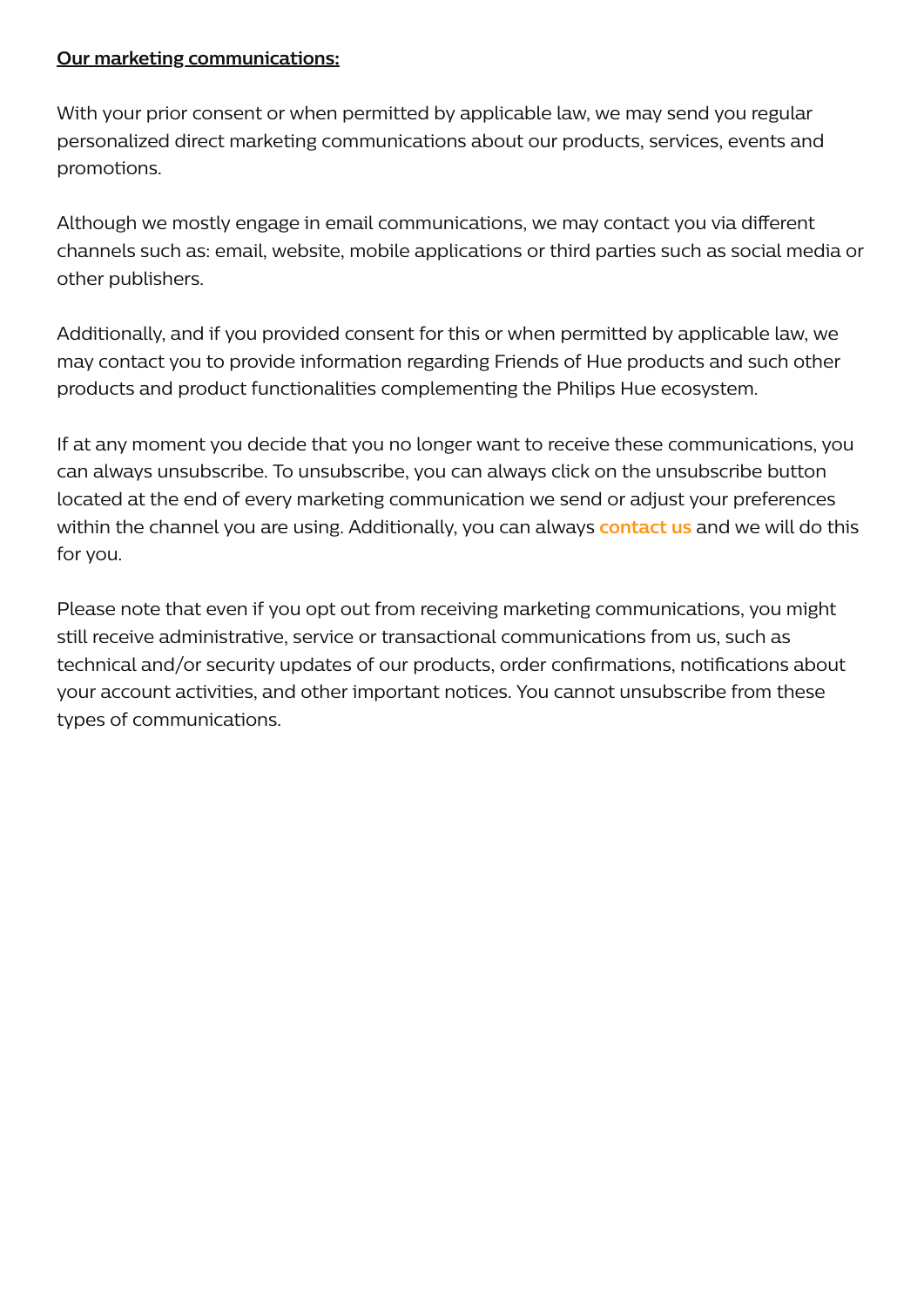How long do **we keep your personal data**? Find out how long we keep your data and what criteria we use to determine the retention periods.

# **HOW LONG DO WE KEEP YOUR DATA?**

We keep your data for the period necessary to fulfill the purposes for which it has been collected (for details on these purposes, see above section "How do we use your data?"). Please keep in mind that in certain cases a longer retention period may be required or permitted by law. The criteria used to determine our retention periods include:

How long is the data needed to provide you with our products or product functionalities or to operate our business?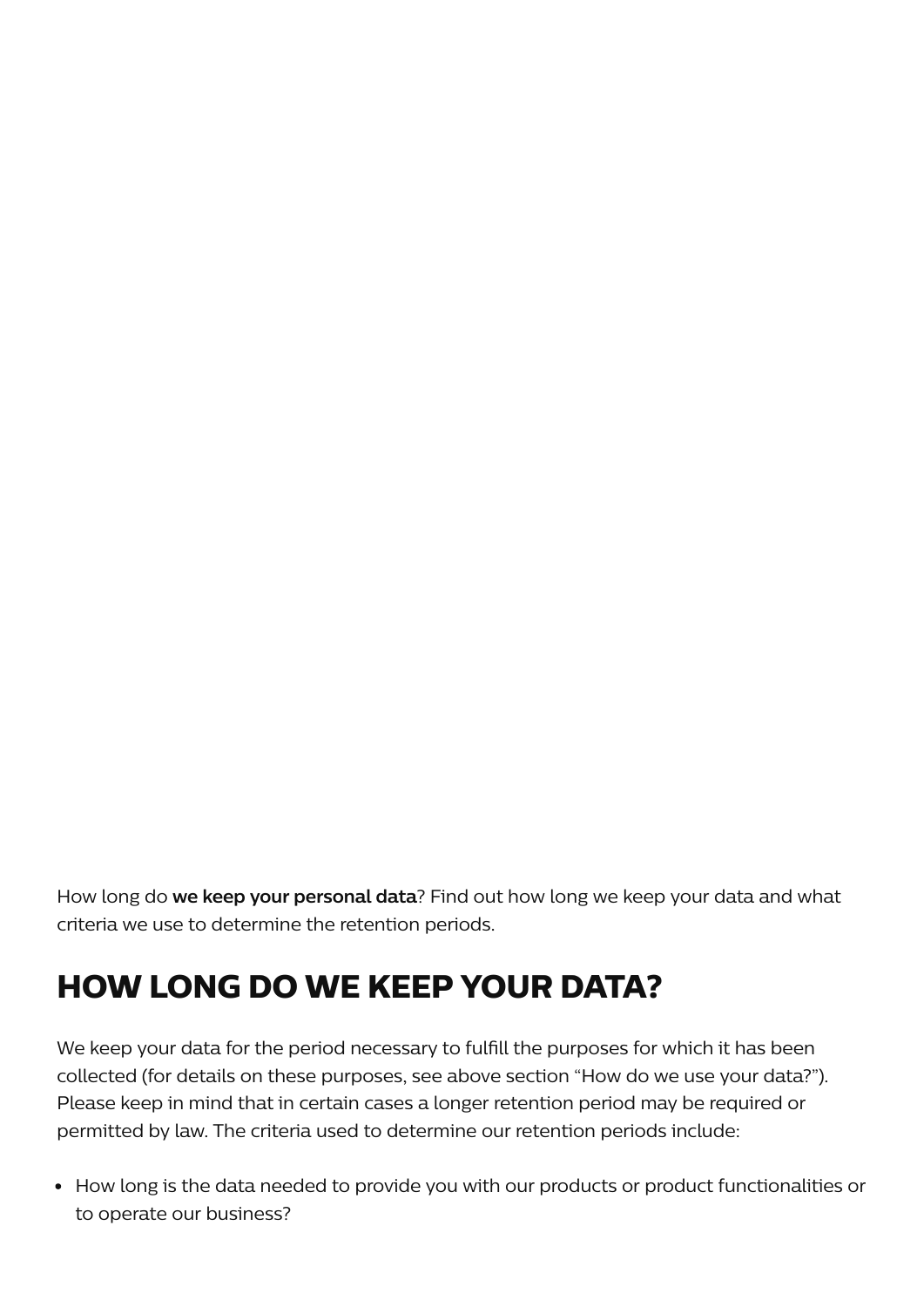- Do you have an account with us? In this case, we will keep your data while your account is active or for as long as needed to provide the product functionalitiesto you.
- Are we subject to a legal, contractual, or similar obligation to retain your data? Examples can include mandatory data retention laws in the applicable jurisdiction, government orders to preserve data relevant to an investigation, or data that must be retained for the purposes of litigation, protection against a possible claim, or tax purposes.

Your data processed to continue to improve your experience with us is retained for as little time as possible, after which we anonymize or delete it, when there is no longer a consumer, legal or business need for your data to be retained.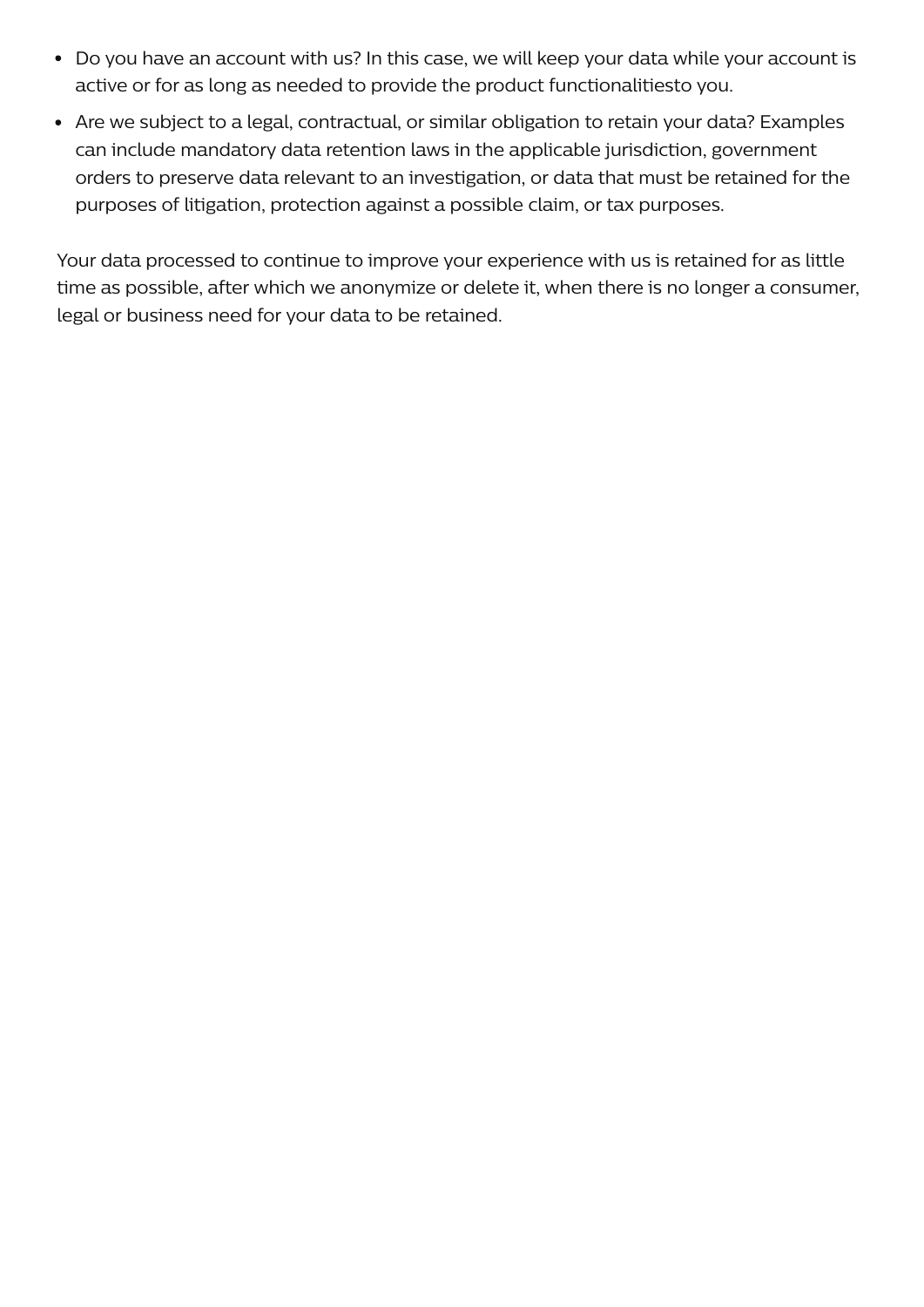We design our systems with data security in mind by using appropriate technical and organizational measures. Privacy by design and privacy by default are our guiding design elements.

# **HOW DO WE SECURE YOUR DATA?**

To protect your data, we will take appropriate measures that are consistent with applicable data protection and data security laws and regulations, including requiring our service providers to use appropriate measures to protect the confidentiality and security of your data. . More information on our security by design approach can be found **[here](https://www.author.signify.com/content/hue/hk/en/support/security-advisory.html)**. If you have reason to think that your interaction with us or your Data is no longer processed in a secure manner, please reach out to the **Signify [Privacy](https://www.author.signify.com/content/signify/en_AA/privacy.html) Office** immediately in accordance with "What are your choices?" as described below.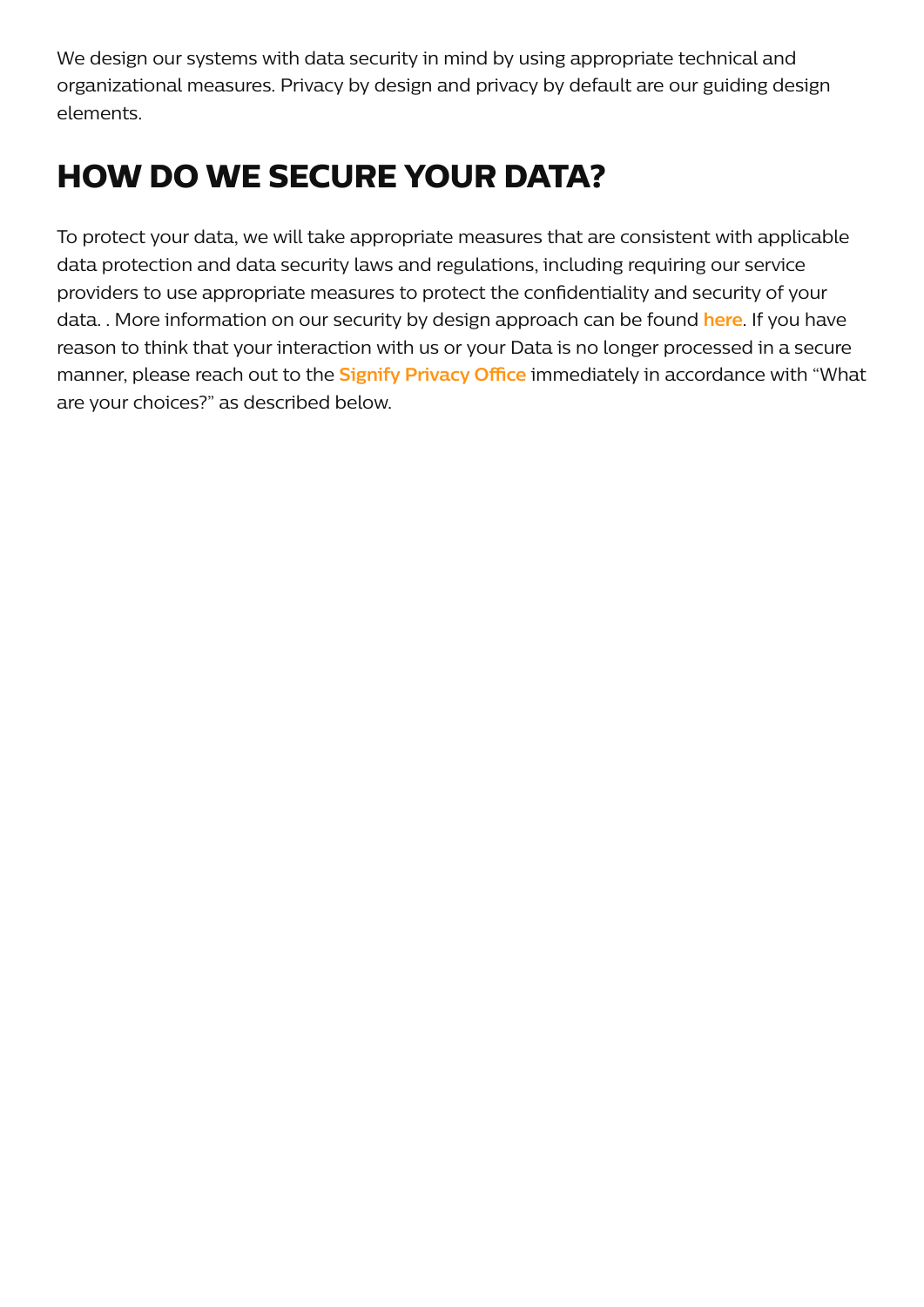**We do not sell or rent your personal data.** We share your personal data only when required to by law, if you provide us with permission, or to other parties acting on our behalf.

## **WHEN DO WE SHARE YOUR DATA?**

We never sell or rent out your personal data. We also do not share your personal data except in the limited cases described below and on a strict need-to-know basis. If it is necessary for the fulfillment of the purposes described in this Notice, we may disclose your data to the following entities:

• Signify affiliates: due to our global nature, your data may be shared with certain Signify affiliates. Access to your data within Signify will be granted on a need-to-know basis;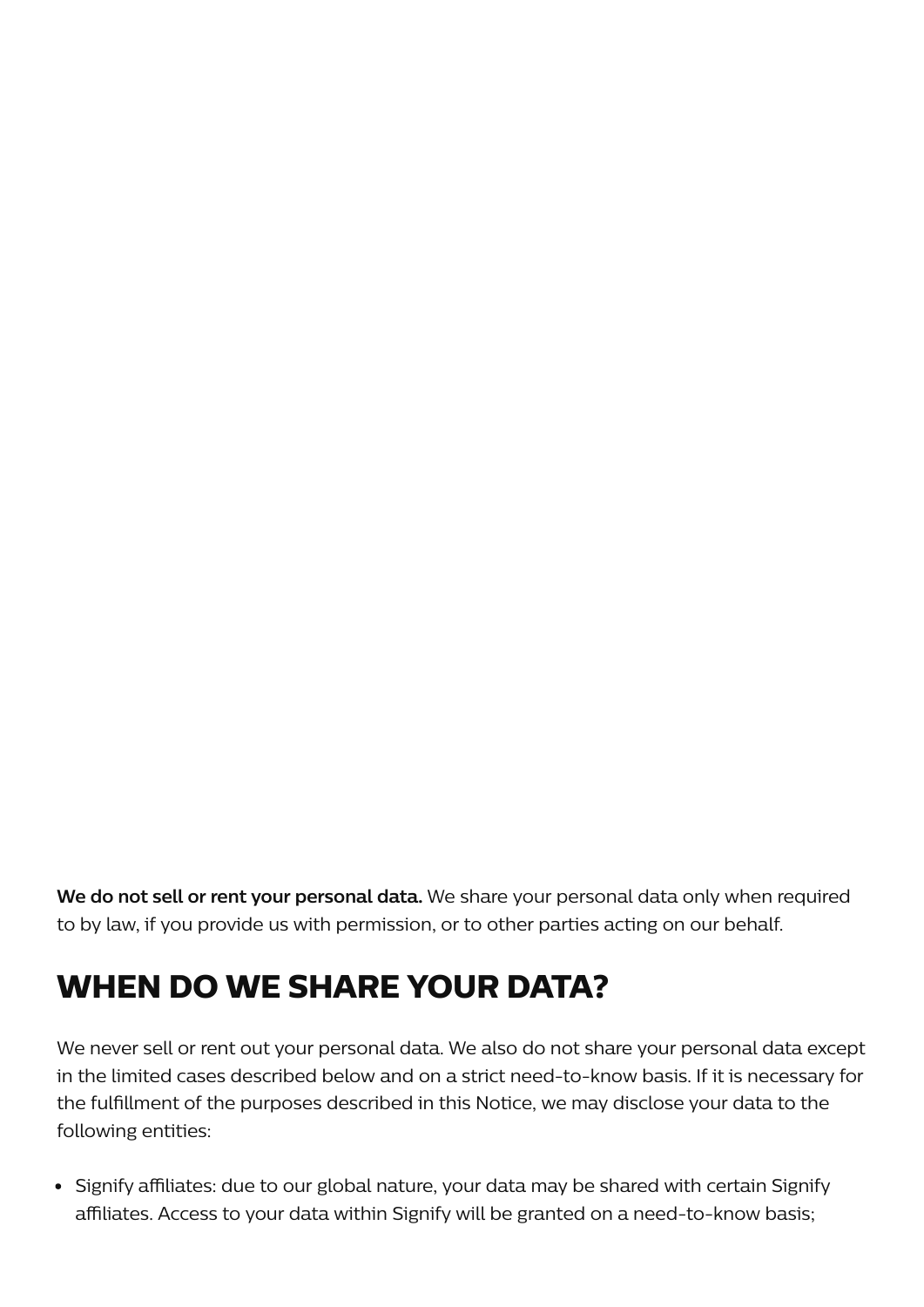- Service providers and business partners: like many businesses, we may outsource certain activities to trusted third party service providers to perform functions and provide services to us, such as ICT service providers, consulting providers, shipping providers, payment providers, electronic communication service platforms;
- Public and governmental authorities: when required by law, or as necessary to protect our rights, we may share your data with entities that regulate or have jurisdiction over Signify or its subsidiaries.
- Professional advisors and others: we may share your data with other parties including professional advisors, such as banks, insurance companies, auditors, lawyers, accountants, other professional advisors.
- Other parties in connection with corporate transactions: we may also, from time to time, share your data in the course of corporate transactions, such as during a sale of (part of) a business to another company, or any reorganization, merger, joint venture, or other disposition of our business, assets, or stock (including in connection with any bankruptcy or similar proceeding).
- To third-parties in the Philips Hue ecosystem: If you choose to connect your Philips Hue lighting system with products and services of providers complimenting the Philips Hue ecosystem and Friends of Hue, we will share with them limited account and profile information. These third-party services are offered by independent data controllers and its use of your personal data is subject to their respective privacy policies. You should carefully review their policies to determine how they will treat your data.
- Upon your privacy request in case of a personal data portability request.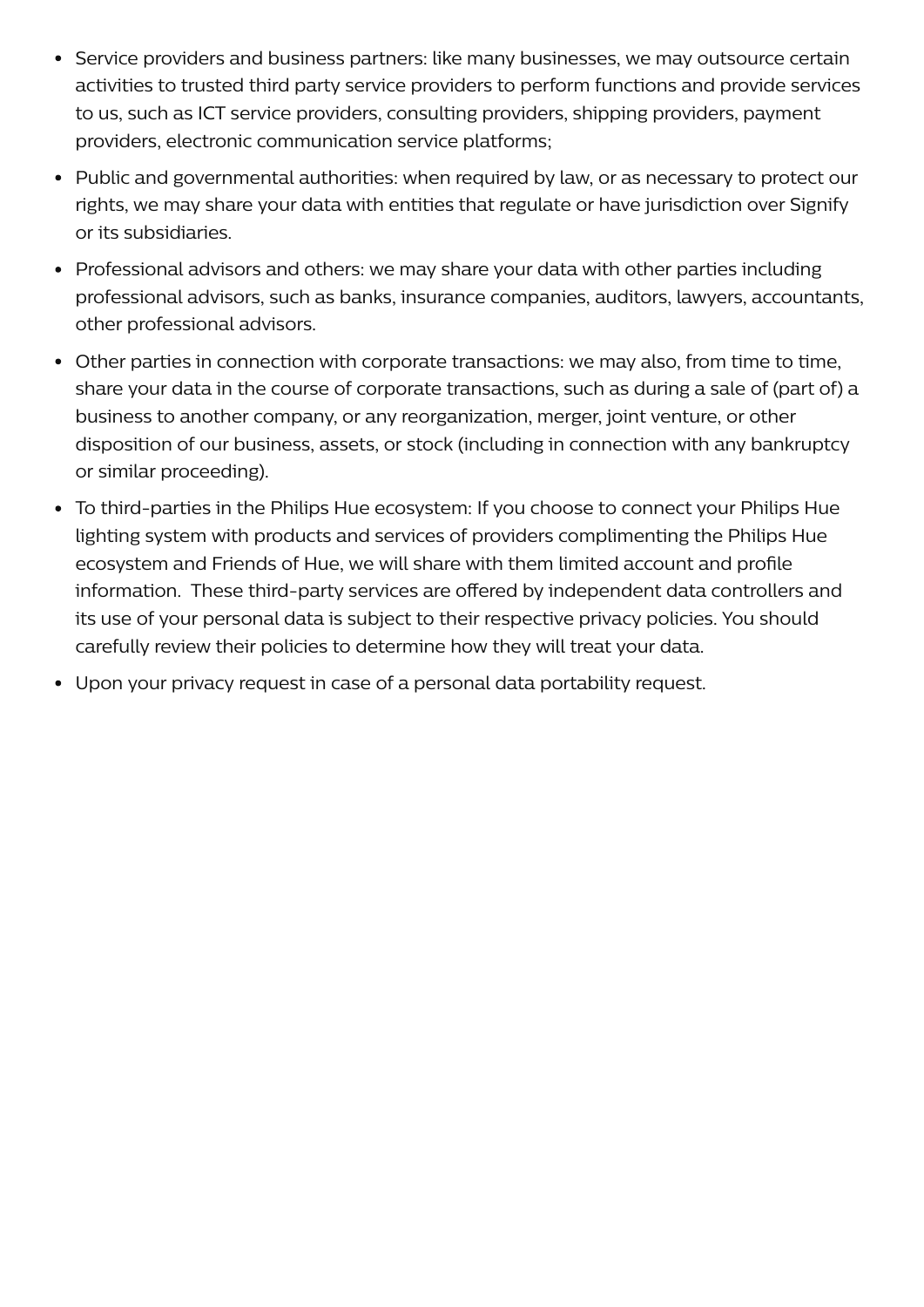When we transfer your personal data abroad, we protect your data with a variety of technical, organizational and legal measures.

# **WHEN DO WE TRANSFER YOUR DATA ABROAD?**

Signify has a global approach to the protection of privacy and to allow internal data transfers between Signify companies worldwide, Signify benefits from adopted Binding Corporate Rules ("Privacy Rules"). You can find more information on our Privacy Rules on Signify privacy website (**[www.signify.com/global/privacy](https://www.author.signify.com/content/signify/en_AA/privacy.html)**). Due to our global nature, data you provide to us may be transferred to or accessed by Signify affiliates and trusted third parties from many countries around the world for purposes described in this Privacy Notice. As a result, your data may be processed outside the country where you live.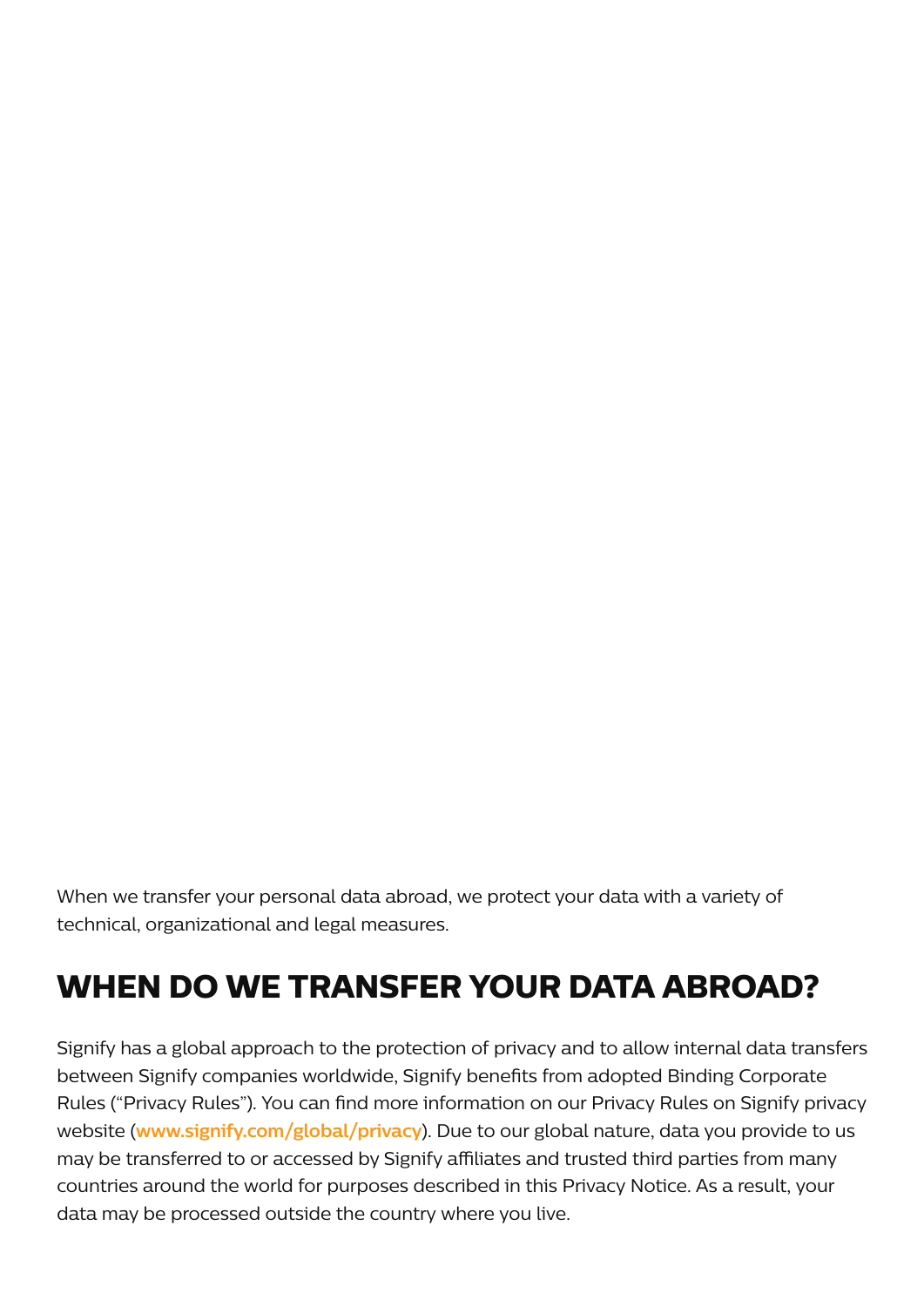If you are located in a country member of the European Economic Area, we may transfer your data to countries located outside of the European Economic Area. Some of these countries are recognized by the European Commission as providing an adequate level of protection. With regard to transfers from the European Economic Area to other countries that are not recognized by the European Commission as providing an adequate level of protection, we have put in place adequate measures to protect your data, such as organizational and legal measures (e.g. binding corporate rules and approved European Commission standard contractual clauses, or similar frameworks). You may obtain a copy of these measures by contacting the **Signify [Privacy](https://www.author.signify.com/content/signify/en_AA/privacy.html) Office** (you will find the contact details in the below section "what are your choices?").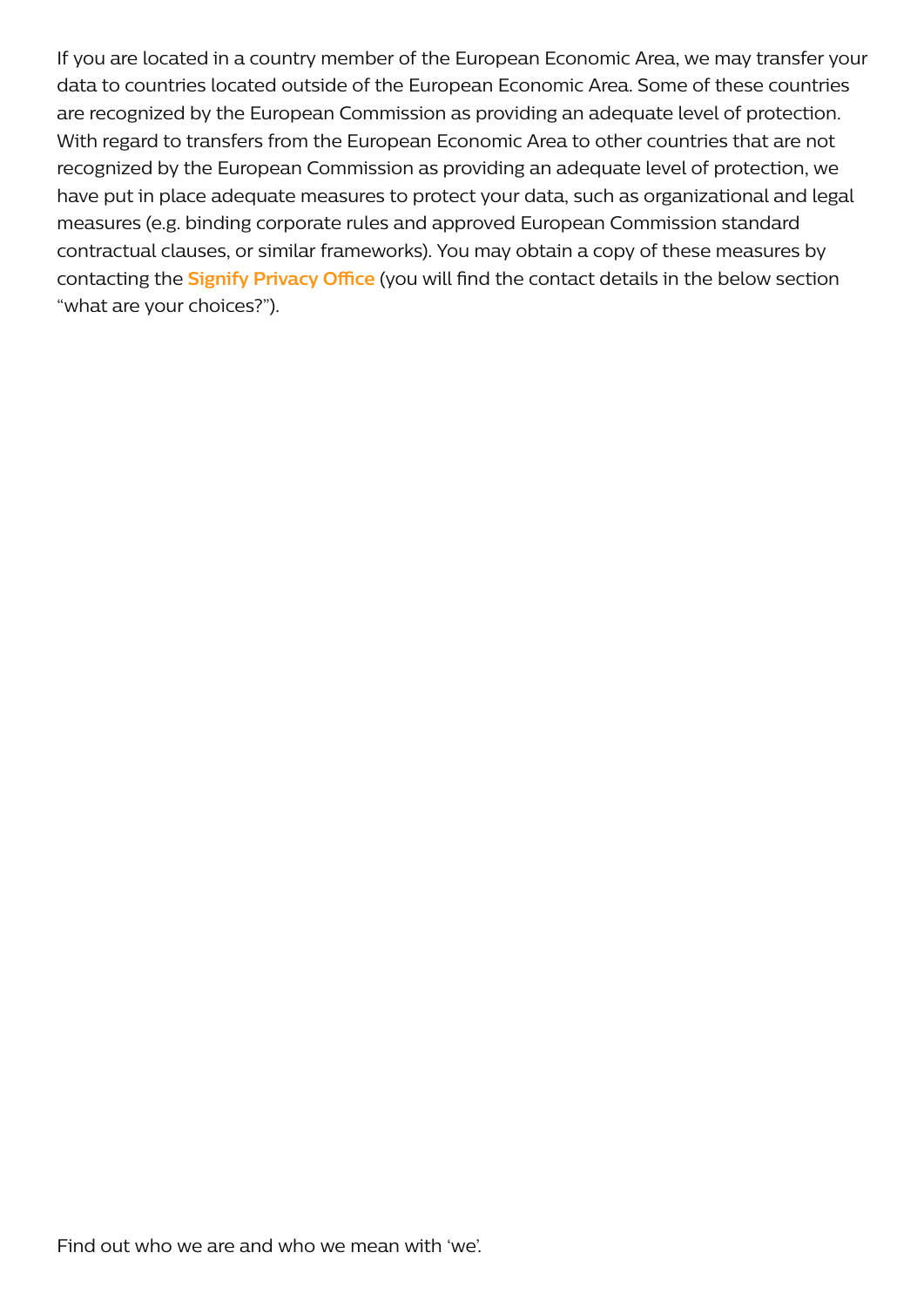# **WHO ARE WE?**

Signify is the company who develops the Philips Hue products and services under the Philips Hue brands. The use of the Philips brand for Philips Hue products and services is exclusively licensed to Signify by Royal Philips.

Signify is a global lighting organization with recognized expertise in the development, manufacturing and application of innovative lighting products, systems and services.

When this Notice mentions "we," or "us," it refers to the Data Controller under this Notice, namely the Signify affiliate with which you had, have or will have a relationship or that otherwise decides which of your data are collected and how they are used, as well as Signify Netherlands B.V. (Registration number 17061150 - High Tech Campus 48, 5656 AE, Eindhoven, The Netherlands). Please note that the Signify affiliates include the subsidiary companies in which Signify N.V. has control, either through direct or indirect ownership. You may obtain a list of Signify affiliates by contacting the Signify Privacy Office.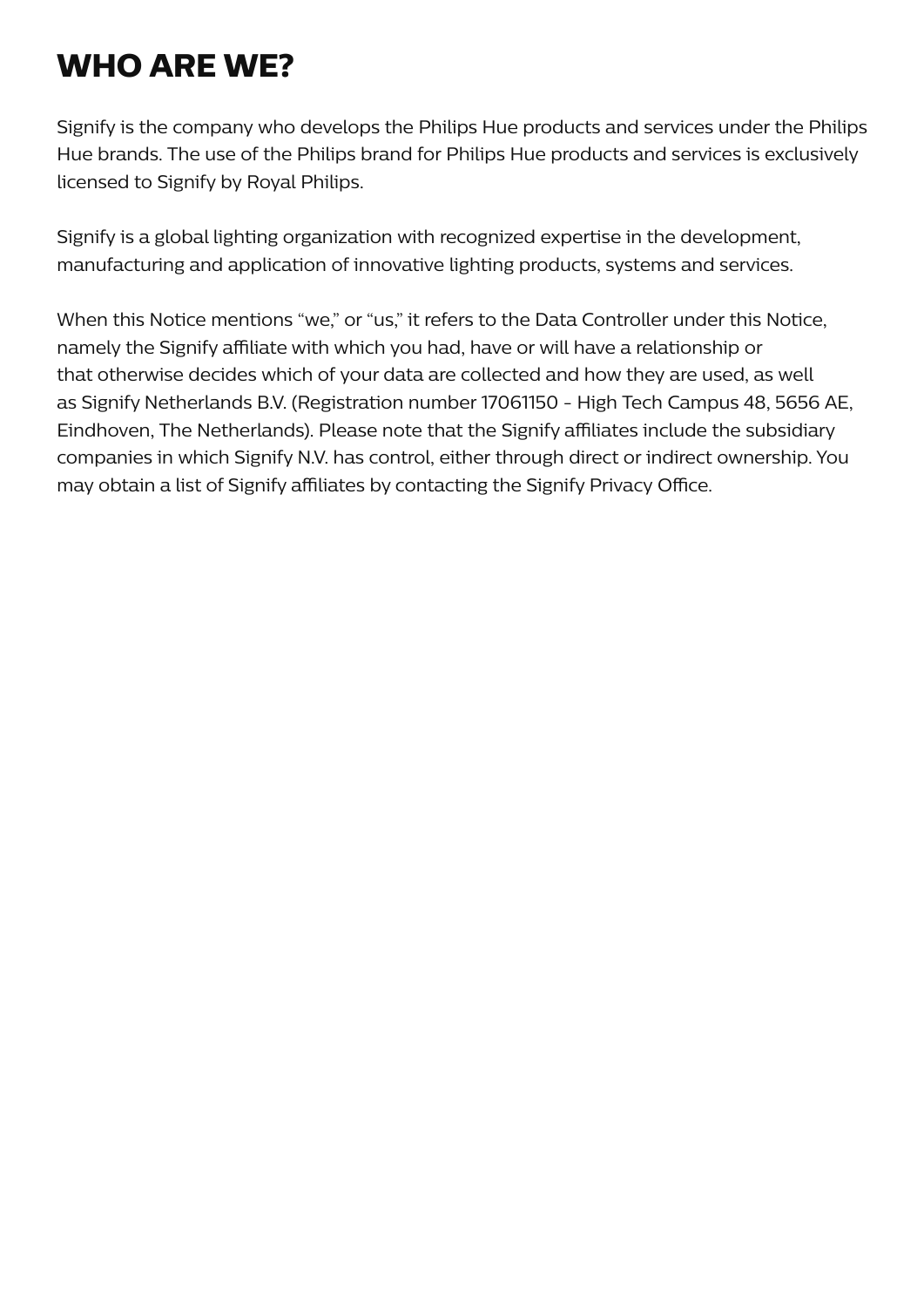We update this Privacy Notice when necessary to reflect changes in our products and their functionalities. If changes are significant or have consequences for your rights under this Privacy Notice, we will provide you with more information and maintain prior versions for your reference.

### **UPDATES TO THIS PRIVACY NOTICE**

This Privacy Notice might change from time to time.

The most recent version of this Notice will govern our processing of your data and can be found on the Philips Hue website. Our Privacy Notice archive will keep prior versions of this Privacy Notice for your reference.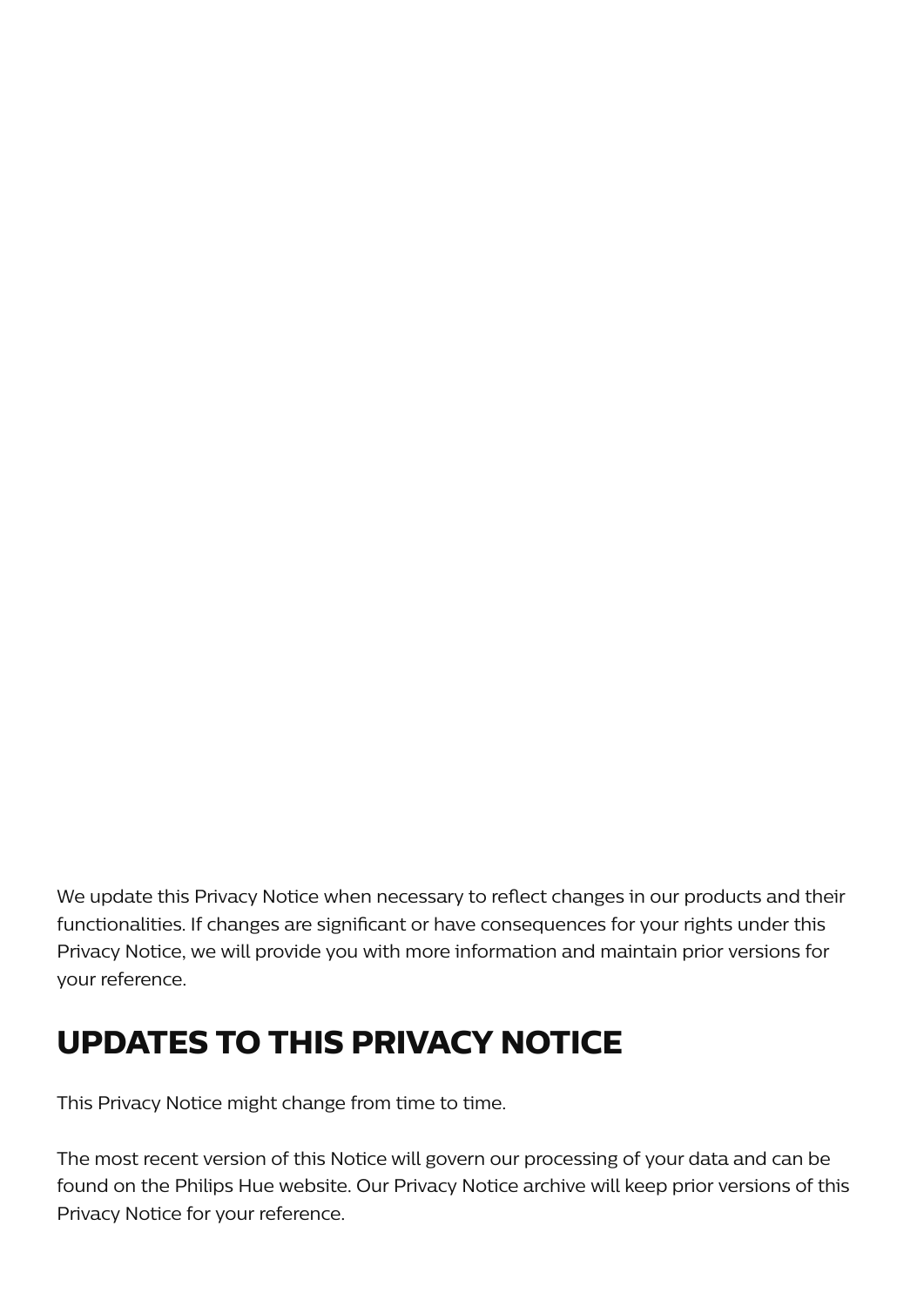# **Version history**

| Date       |        |
|------------|--------|
| $2021 - 1$ | View > |
| 2021       | View > |
| 2019       | View > |

Connect with Philips Hue

Select Country **Hong Kong - [English](https://www.author.signify.com/content/B2C/en_AA/microsites/meethue/marketing-catalog/huewireless_ca/select-your-country.html)**

[Warranty](https://www.author.signify.com/content/hue/hk/en/support/legal/warranty.html) | [Product](https://www.signify.com/global/vulnerability-disclosure) security | For [Developers](https://developers.meethue.com/) | For [Partners](https://www.philips-hue.com/integrate) | [Cookie](https://www.author.signify.com/content/hue/hk/en/support/legal/cookie-notice.html) notice | [Privacy](https://www.author.signify.com/content/hue/hk/en/support/legal/privacy-policy.html) notice | [Website](https://www.author.signify.com/content/hue/hk/en/support/legal/terms-conditions.html) terms of use | [Product](https://www.author.signify.com/content/hue/hk/en/support/legal/product-terms-of-use.html) Terms of use | [Declaration](https://www.philips-hue.com/doc) of Conformity | End of [Support](https://www.author.signify.com/content/hue/hk/en/support/legal/end-of-support-policy.html) Policy | [About](https://www.author.signify.com/content/hue/hk/en/about-us.html) Us | [Contact](https://www.author.signify.com/content/hue/hk/en/support/faq.html#contact) Philips | Site [owner](https://www.author.signify.com/content/hue/hk/en/support/legal/site-owner.html) | [Press](https://www.signify.com/global/our-company/news) room | [Careers](https://www.careers.signify.com/)